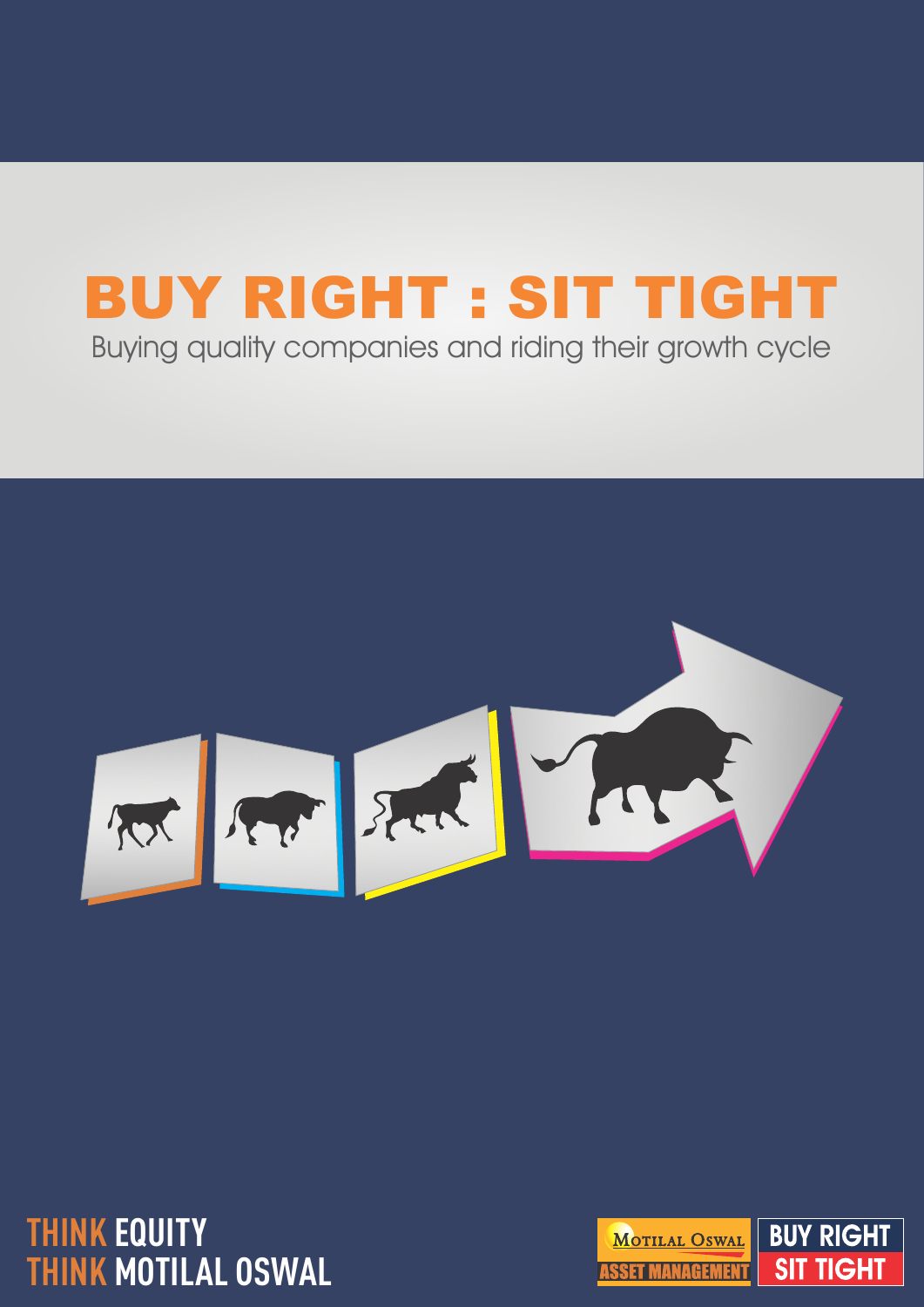

Motilal Oswal Asset Management Company (MOAMC) is one of India's fastest growing asset management companies.

With a focus on equity investing and equity investment expertise inherited from over 30 years of capital markets experience of our sponsors Motilal Oswal Securities Ltd., we have created a single investing philosophy be it Mutual Fund (MF) or Portfolio Management Services (PMS).

Like our investing philosophy, our product basket is also focused with concentrated 'buy and hold' PMS Strategies and Mutual Fund schemes in the Large Cap, Midcap and Multicap space respectively.

Our Value Strategy is one of the longest running products in PMS with a track record of 14 years. And our MF offerings come with unique features such as "Low Churn" and "Focused" portfolios.

With an investment management team of 21; we aim to be seen as an investment management house focused on wholesaling through marquee distribution platforms and strong relationships, backed by performance track record.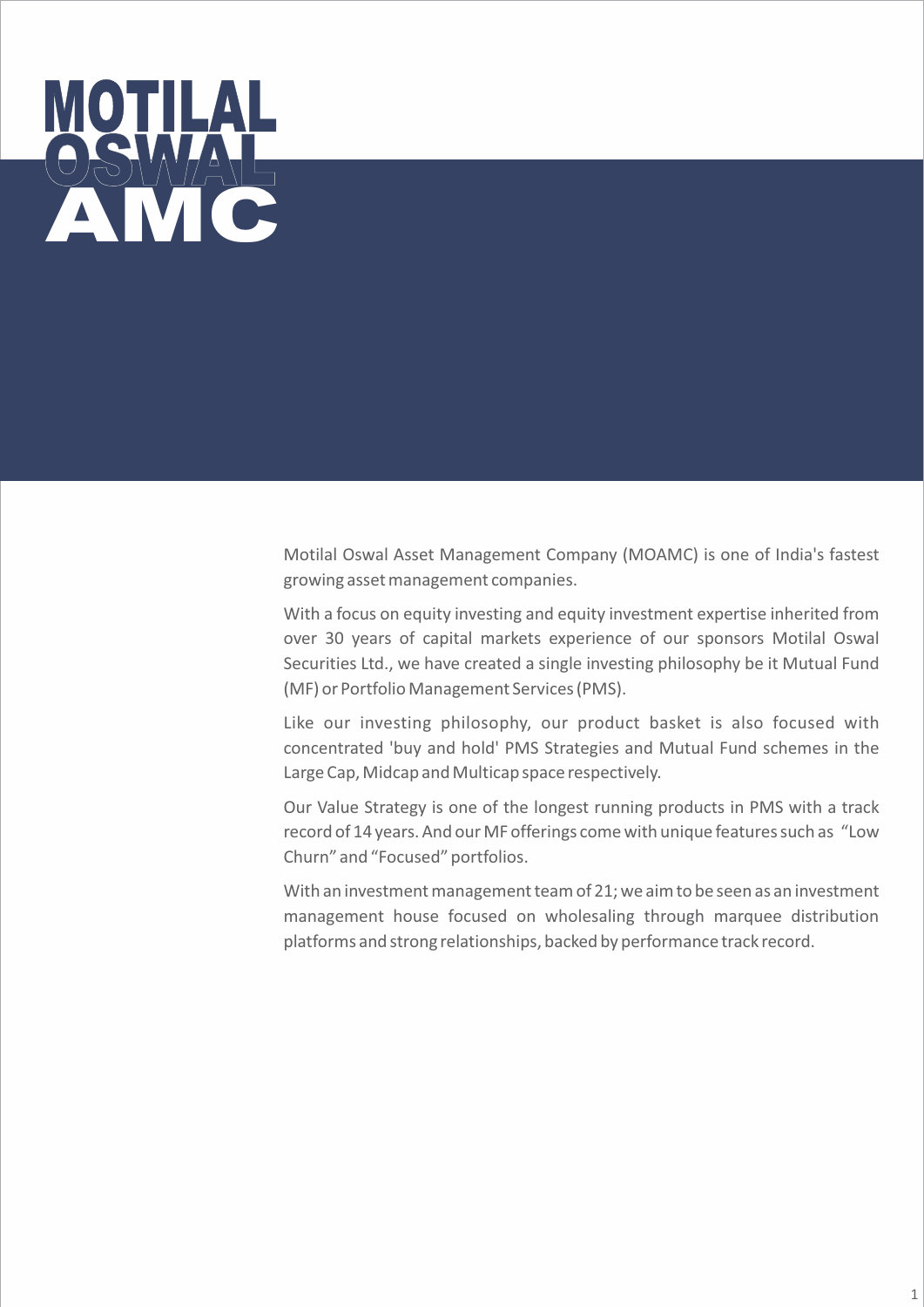## SIT TIGHT <u>BUT RIUHI </u>

### Our Investment Philosophy

At Motilal Oswal Asset Management Company (MOAMC), our investment philosophy is centered on two critical pillars of equity investing – 'Buy Right: Sit Tight'. 'Buy Right' means buying quality companies at a reasonable price and 'Sit Tight' means staying invested in them for a long time to realise the full growth potential of the stocks.



Past performance may or may not be sustained in future.

For detailed performance tables, please refer page no. 11 to 16 for Mutual Fund Schemes and 18 to 20 for Strategies of Portfolio Management Services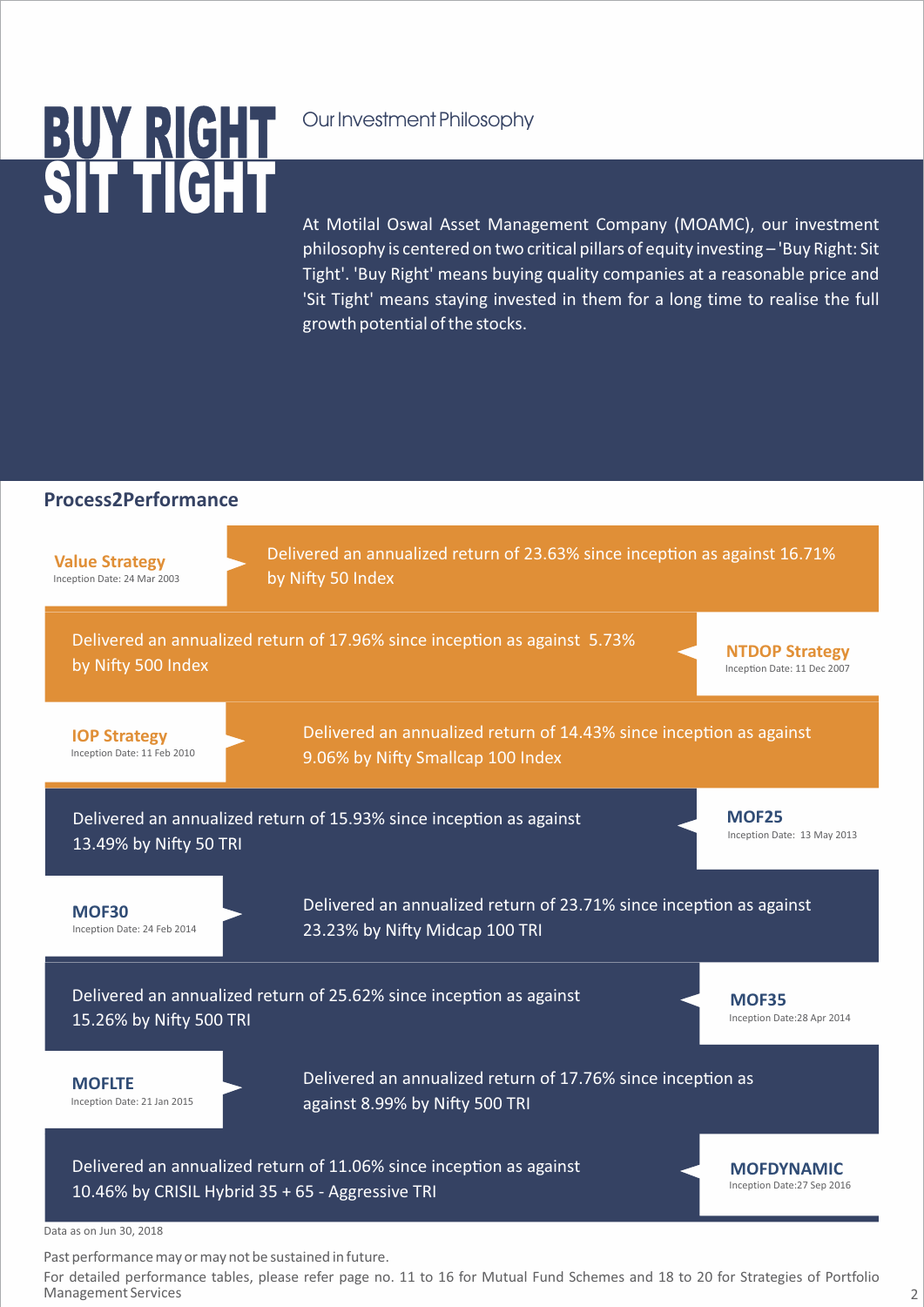### How do we 'Buy Right' ?

# RIGHT **BUY**

Over the last 22 years, our chairman, Raamdeo Agrawal (one of India's foremost value investors) has been analyzing the Indian equity market to come up with investing insights in the form of the Annual Motilal Oswal Wealth Creation Study. The learnings from all these studies have helped us evolve a unique and focused investing process - 'QGLP'.

Every stock we buy in our Mutual Fund Schemes or PMS Strategies is based on our QGLP parameters.



#### **Performance of QGLP stocks**

Here are a few more examples that show how QGLP stocks have fared in terms of compounded annual growth return (CAGR) over the last 20 years or since listing; whichever is later.

| <b>Company Name</b>      | <b>CAGR%</b> |
|--------------------------|--------------|
| Ficher Motors Ltd.       | 59.06        |
| Berger Paints Ltd.       | 35.32        |
| Pidilite Industries Itd. | 32.24        |
| Asian Paints Ltd.        | 27.08        |
| HDFC Bank Itd.           | 26.45        |

The given stocks are part of portfolio. The Stocks mentioned above are used to explain the concept and are for illustration purpose only and should not be used for development or implementation of an investment strategy. It shall not be constitute as an advice, an offer to sell/purchase or as an invitation or solicitation to do so for any securities. The statements made herein may include statements of future expectations and other forward-looking statements that are based on our current views and assumptions and involve known and unknown risks and uncertainties that could cause actual results, performance or events to differ materially from those expressed or implied in such statements. Past performance may or may not be sustained in future. Source: Bloomberg Consensus & Internal Research

Data as on Jun 30<sup>th</sup>, 2018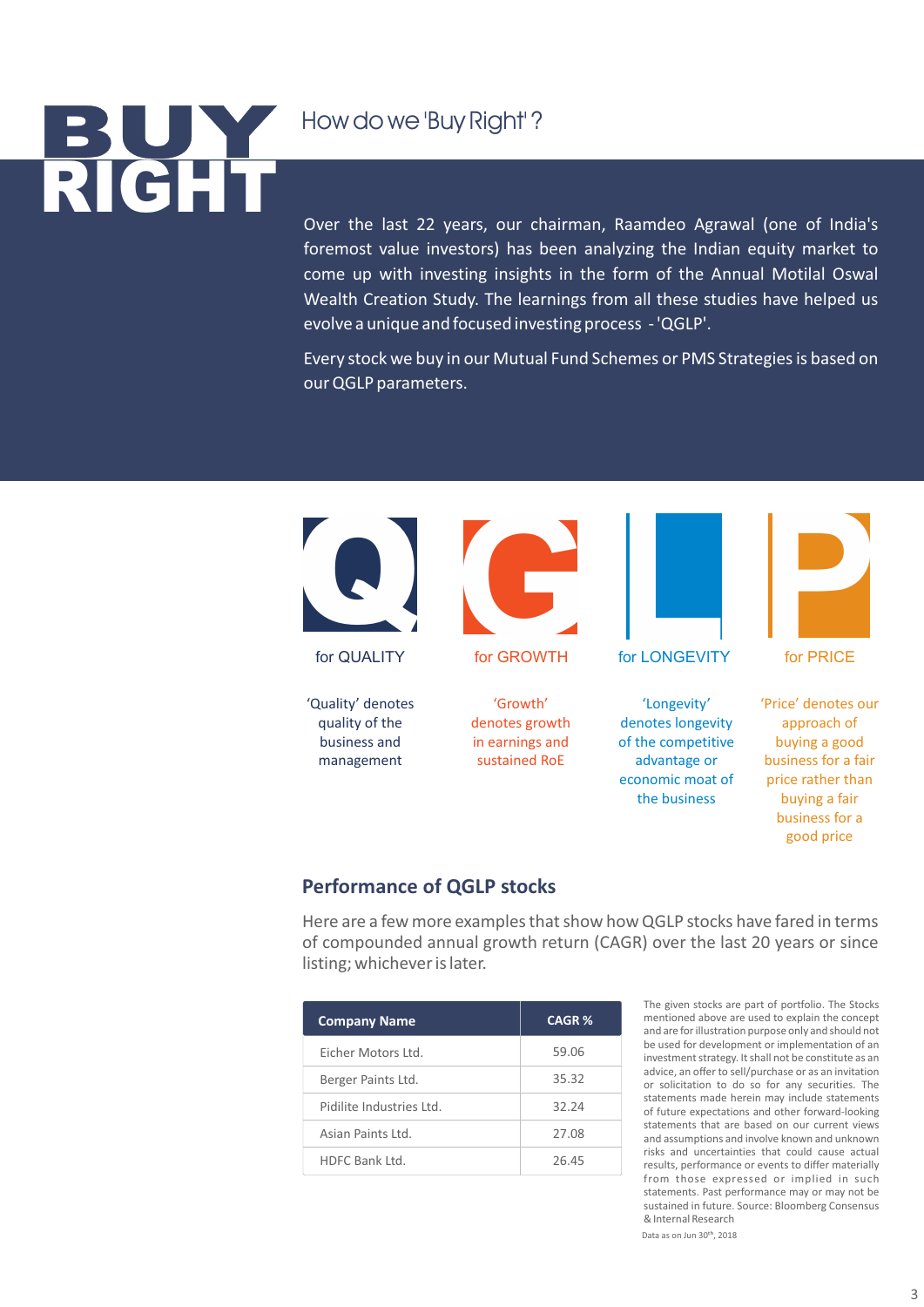# TIGHT SIT

### How do we 'Sit Tight' ?

While Buying Right is all about following a process, Sitting Tight on a good buy requires Focus & Discipline.

**Buy and Hold:** We believe in focused stock portfolios and are strictly buy and hold investors and believe that while picking the right business needs skill; holding onto these businesses to enable our investors to benefit from the entire growth cycle needs even more skill.

**Focus:** Our portfolios are high conviction portfolios with 20 to 25 stocks being our ideal number. We believe in adequate diversification as overdiversification results in diluting returns for our investors and adding market risk.

#### **Buy & Hold**

If you had invested  $\bar{\tau}$  100 in the Sensex in 1979, your investment would have multiplied to  $\bar{\mathfrak{g}}$  3.136 with dividend and to  $\bar{\mathfrak{g}}$  1.748 without dividend.



**Source:** Bloomberg | Data as on Jun 30, 2018

The graph above is used to explain the concept and is for illustration purpose only and should not be used for development or implementation of an investment strategy. It should not be construed as investment advice to any party. The above figures are inflation adjusted.

#### **Focused Portfolio**

Diversification beyond your control becomes unmanageable and adds no value to your portfolio. Over diversification can impact the overall performance of your portfolio. As in case of most portfolios, the top 5 good quality stocks contribute 80% of overall performance of your portfolio while the rest 20% is contributed by bad quality stocks.

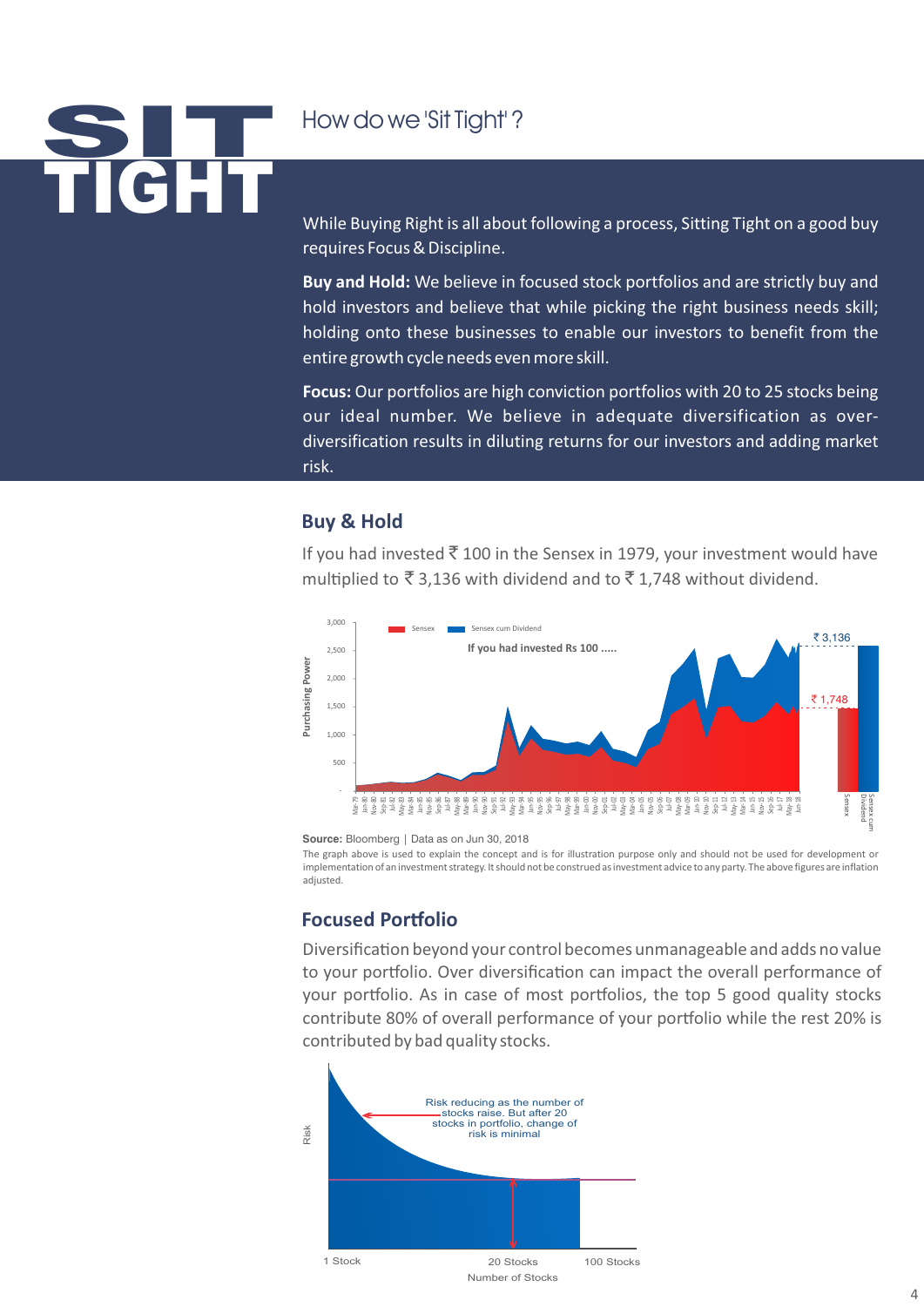### **Quality**

Q

*"Great companies to invest are like wonderful castles, surrounded by deep, dangerous moats where the leader inside is an honest and decent person. Preferably, the castle gets its strength from the genius inside; the moat is permanent and acts as a powerful deterrent to those considering an attack; and inside, the leader makes gold but doesn't keep it all for himself."* 

#### **Quality of business x Quality of management**

There are two aspects to Q: (1) Quality of business and (2) Quality of management. The relationship between the two is multiplicative and not additive. Thus, if one of the aspects is zero,  $Q$  will be equal to zero, no matter how high the other.

Quality is a subjective concept, and yet there are several objective indicators of the same, as listed below:

#### **Q INDICATORS**

**Q =**

#### **Quality of Business**

- Large profit pool
- **Economic Moat i.e. sustained** competitive advantage reflected in return ratios (RoE, RoCE) higher than cost of capital and also those of peers
- Favourable competitive structure like monopoly or oligopoly
- Secular and stable business, preferably consumer facing
- **Positive demand-supply** situation

#### **Quality of Management**

- Competence
	- Sound business strategy
	- Excellence in execution
	- Rational dividend payout policy
- Integrity
	- Honest and transparent
	- Concern for all stakeholders
- Growth mindset
	- Long-range profit outlook
	- □ Efficient capital allocation, including growth by acquisitions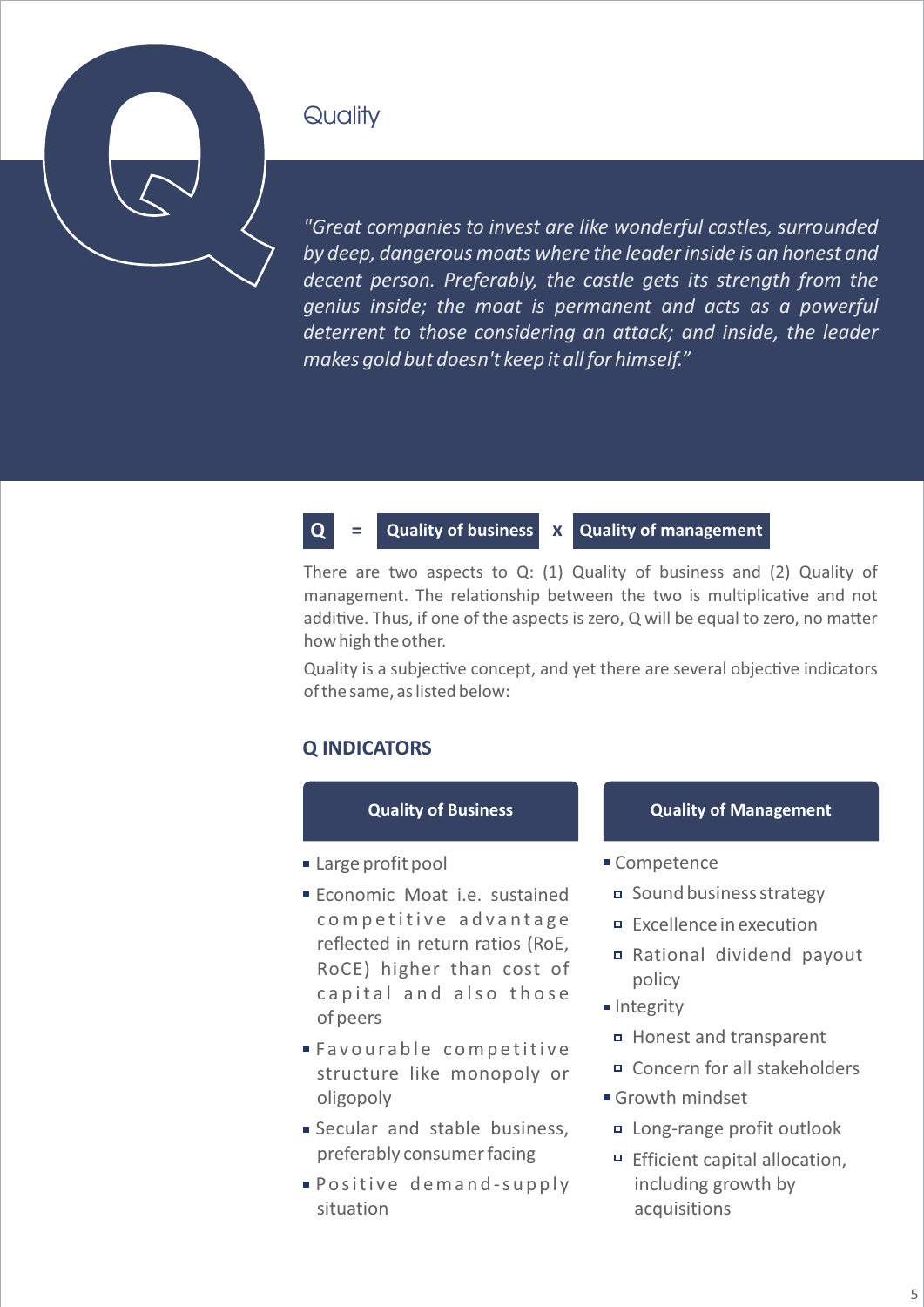

### **Growth**

#### **G = Growth in earnings**

In investing, there are two dimensions of growth:  $(1)$  Earnings growth and  $(2)$ Valuation growth. The G of QGLP addresses earnings growth, whereas the P(rice) takes care of the Valuation growth.

Earnings growth by itself doesn't mean much. It adds value only when the company earns returns on capital higher than the cost of capital. Hence, growth is simply an amplifier: good when returns exceed the cost of capital, bad when returns are below the cost of capital, and neutral when returns equal the cost of capital.

In the final analysis,  $G$  (i.e. earnings growth in a company) is a quantitative reflection of  $Q$  (i.e. quality of business and management). G has four dimensions:

- 1. **Volume growth** a function of demand growth matched by company's capacity to supply
- 2. Price growth a function of company's pricing power, which in turn is a function of the competitive landscape
- 3. **Operating leverage** a function of the company's operating cost structure. Higher the fixed cost, lower the unit cost incidence and higher the operating leverage
- 4. **Financial Leverage** a function of capital structure. Higher the debt-equity, higher the financial leverage and vice versa

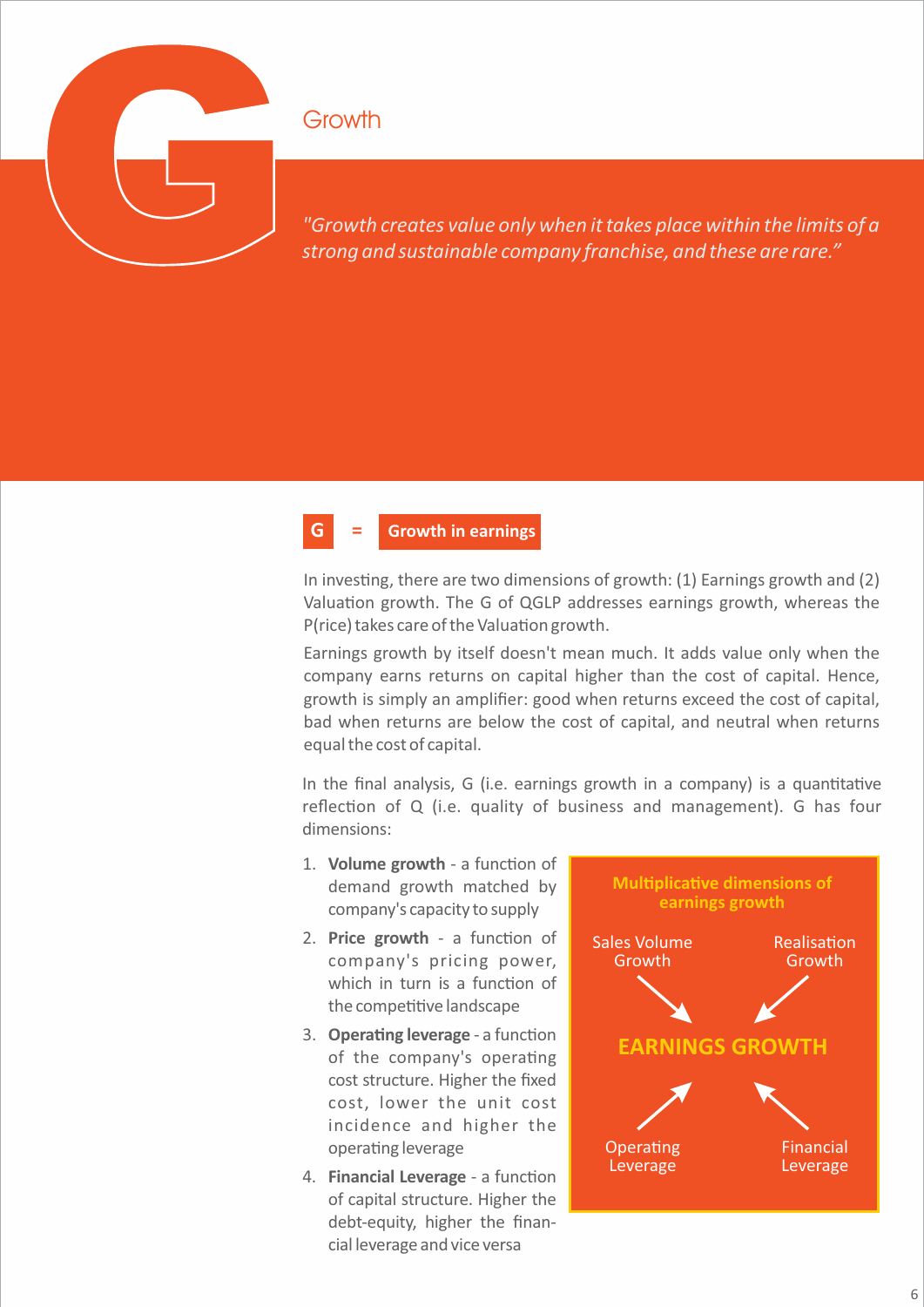### **Longevity**

L

*"We like great companies with dominant positions, whose franchise is hard to duplicate and has tremendous staying power or some permanence to it."* 

#### **Longevity of quality and growth**

Having established the present quality and earnings growth of the company, the next challenge to investors is assessing how long it can sustain both. In the context of longevity, competence of management is tested at two levels:

(1) Extending CAP (i.e. Competitive Advantage Period), and

(2) Delaying growth slowdown.

**Extending CAP:** Competitive Advantage Period (CAP) is the time during which a company generates returns on investment that exceed its cost of capital. Competition eventually drives down returns to cost of capital, and sometimes even below it. However, a company with a great business and great management keeps extending its CAP, sustaining high return both for itself and its equity investors.



*WACC is the Weighted Average Cost of Capital*

**Delaying growth slowdown:** Competent managements can delay growth slowdown by

(1) new streams of organic growth, and/or

(2) inorganic growth via judicious acquisions.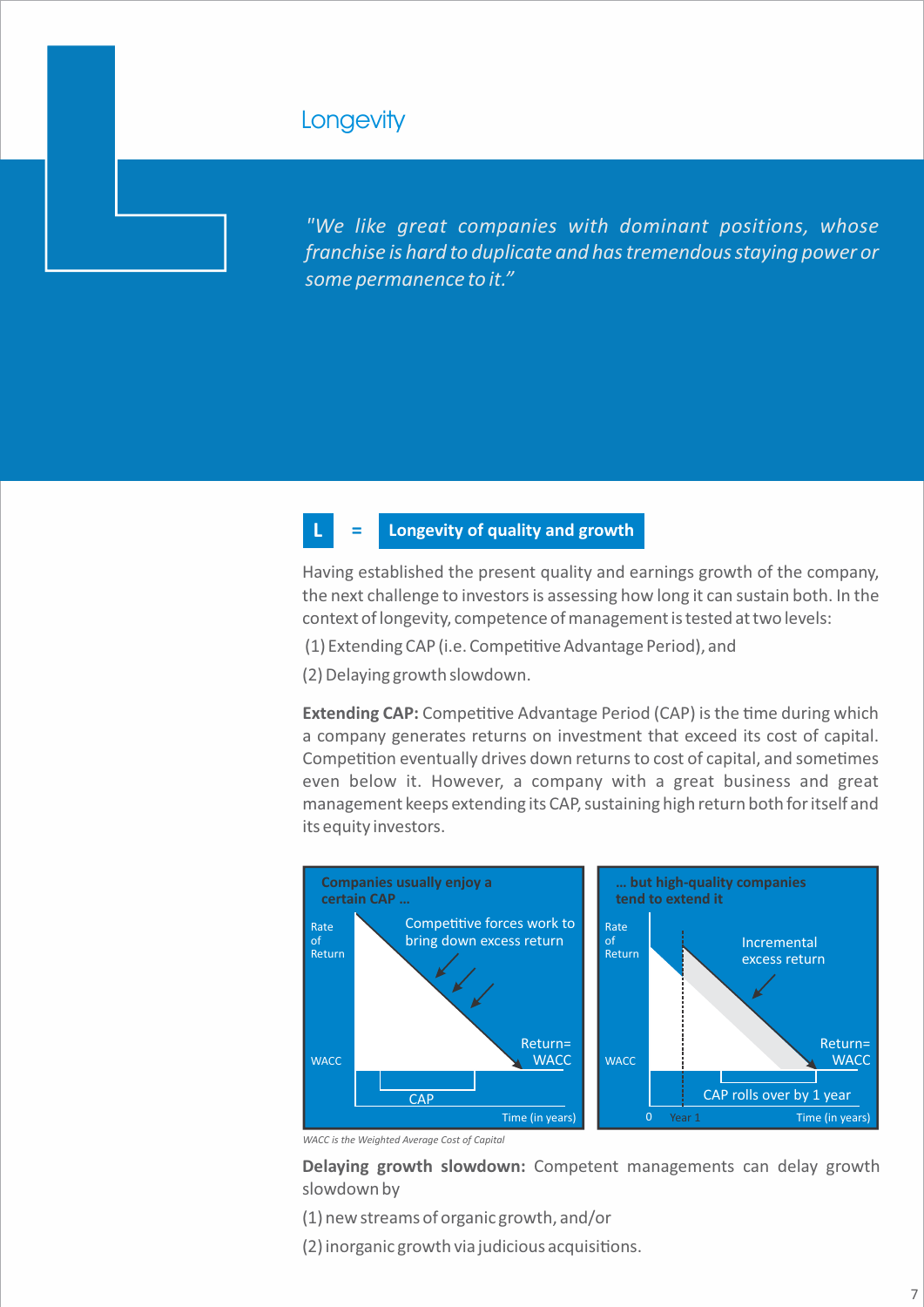"In the Bible, it says that love covers a multitude of sins. Well, in the Price<br>Price Price<br>Price Price Price *in the Bible, it says that love covers a multitude of sins. Well, in the<br>investing field, price covers a multitude of mistakes. For human<br>beings, there is no substitute for love. For in investing field, price covers a multitude of mistakes. For human beings, there is no substitute for love. For investing there is no substute for paying the right price – absolutely none."*

#### **Price (i.e. Favourable valuation)**

Growth in stock price is a multiplicative function of growth in earnings and growth in valuation. The simplest way to improve the odds of valuation growth is by ensuring favourable purchase price.

The price of a stock has to be seen in conjunction with the value it offers. Price is what we pay; value is what we get. Therefore, stock prices are attractive only when they are less than the value perceived in the stock.

A simple rule of thumb of favourable purchase price is low P/E, preferably single-digit. However, in certain situations, low P/E may not be the sole determinant of favourable price e.g. during bottom-of-the-cycle, earnings of cyclical stocks are depressed leading to high P/Es; likewise, where companies are expected to turn from loss to profit, current P/E cannot be calculated.

#### **Few other measures of favourable purchase price**

- Discount to historical valuation bands – P/E, Price/Book
- PEG Ratio (i.e.  $P/E \div$  Earnings growth; the lower the better)
- Discount to DCF value (Discounted Cash Flow) or Replacement cost
- Low Payback ratio (i.e. Market cap / Expected profits of next 5 years)
- High dividend yield
- Absolute market cap relative to the size of opportunity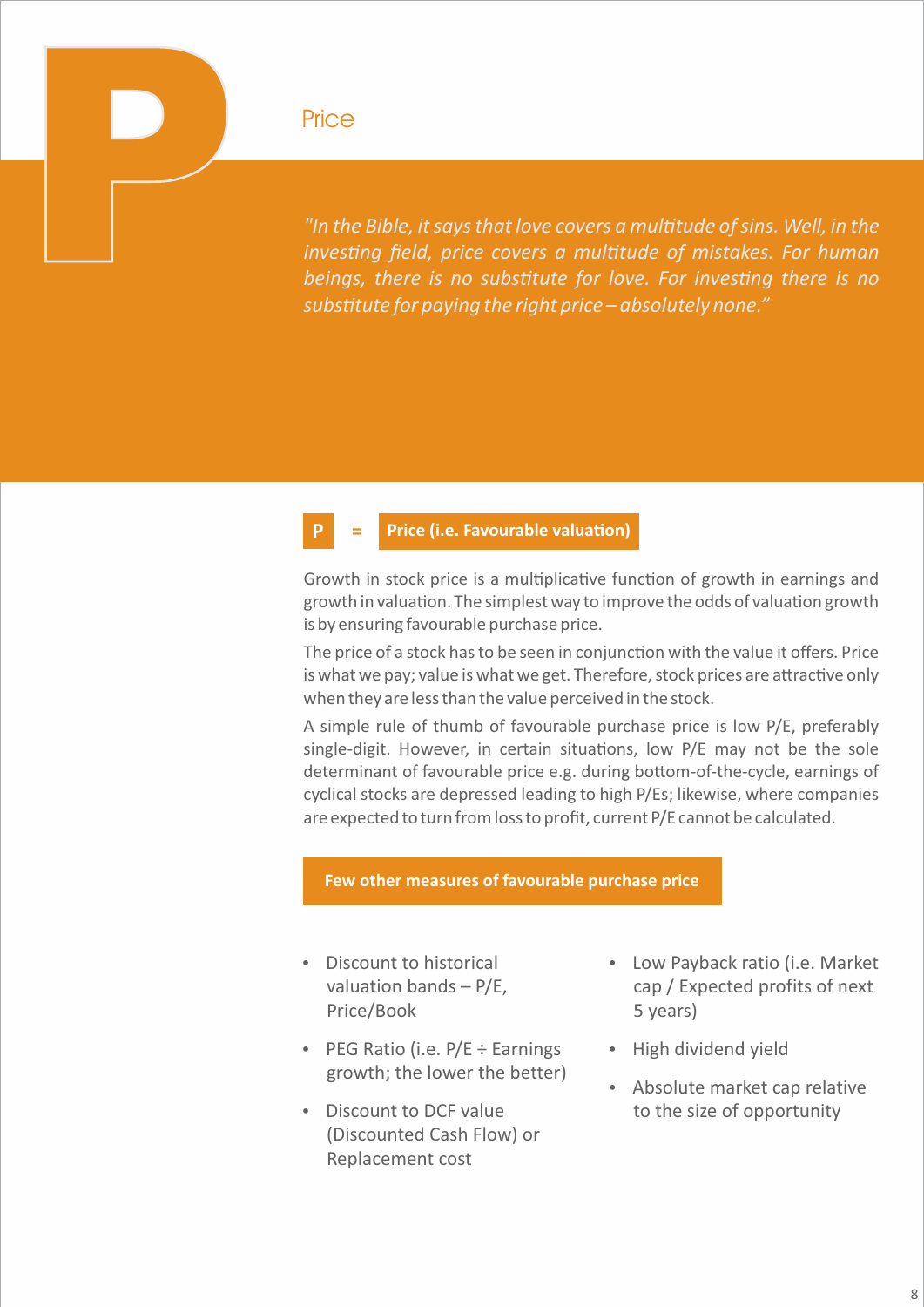## **MUTUAL** FUNDS

**For whom:** Our equity expertise can be accessed by individual investors with an approach to long term savings through our Mutual Fund products for as low as Rs. 500 through a systematic investment plan (SIP).

**Benefits:** Our Mutual Fund Schemes pass through a rigorous investment process with an aim to deliver consistent performance. Investments in the Schemes can also be conveniently done online. As an investment house, since we have only one investment philosophy, we aim to keep life simple for us and our investors by having a focused menu of equity funds – one large cap, one midcap, one multicap, one tax saver fund and one dynamic fund.

#### **Our Funds**

- **Motilal Oswal Focused 25 Fund (MOF25)** Invests in enduring wealth creators
- **Motilal Oswal Midcap 30 Fund (MOF30)** Invests in emerging wealth creators
- Motilal Oswal Multicap 35 Fund (MOF35) Invests in emerging and enduring wealth creators
- **Motilal Oswal Long Term Equity Fund (MOFLTE)** Lock in fund that invests in wealth creators plus saves tax
- **Motilal Oswal Dynamic Fund (MOFDYNAMIC)** Invest in equity, derivatives, debt, money market instruments and units issued by REITs and InvITs.

#### **Benefits of our Funds**

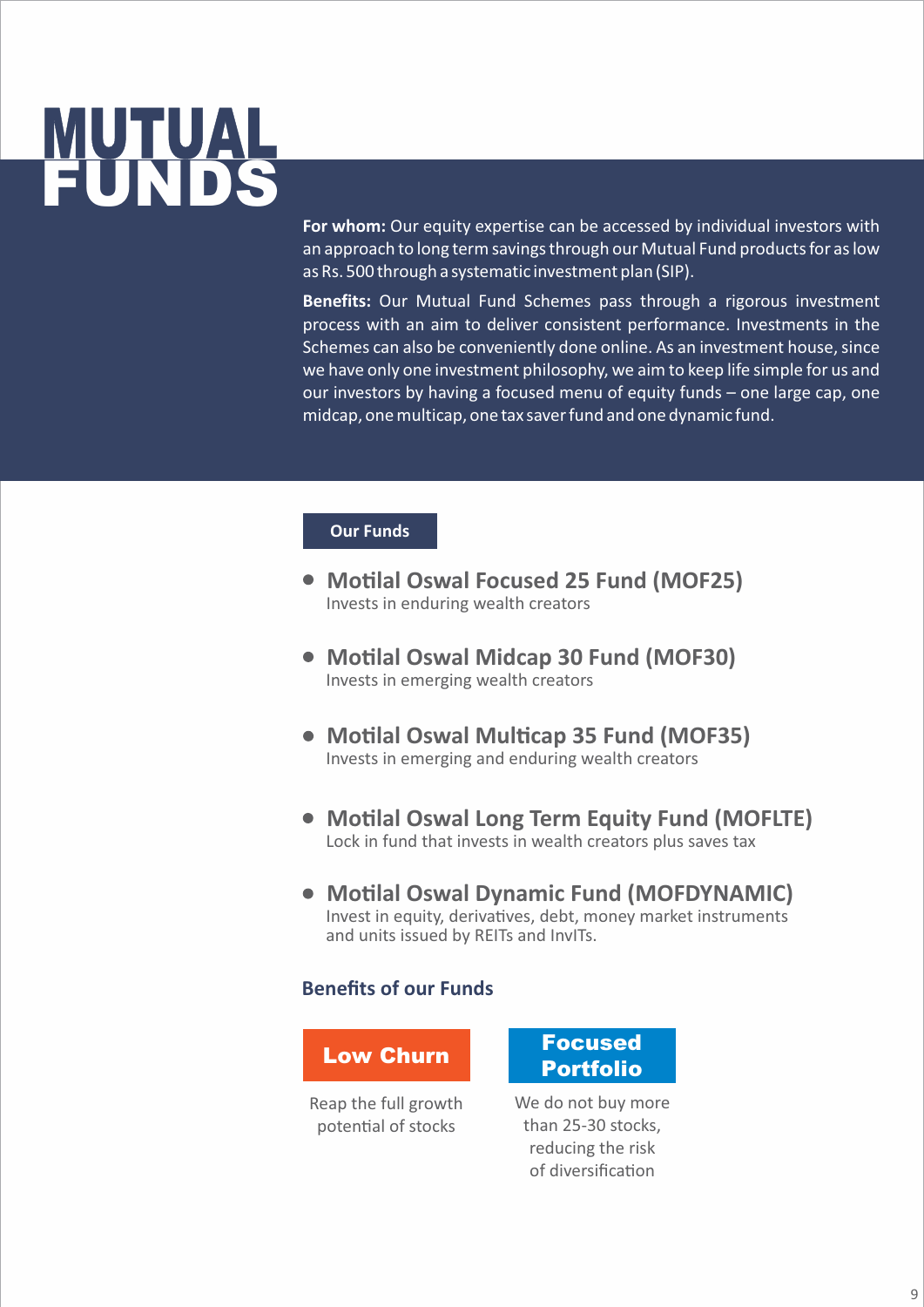

**For whom:** Our PMS products are meant for financially savvy high net worth individuals (HNIs) who wish to utilise our expertise in building a portfolio of high quality companies or who have a large portfolio of stocks but lack the bandwidth to monitor them.

**Benefits:** With our Portfolio Management Services one can build an equity portfolio in the large cap and midcap segment with highly personalized service. Also, the 'Buy Right : Sit Tight' approach results in low churn in our portfolios and makes the costing of our Portfolio Management Services very attractive.

#### **Our Strategies**

- **Value Strategy** Concentrated large cap portfolio with around 20 stocks
- **Next Trillion Dollar Opportunity Strategy** Concentrated Diversified portfolio with around 25 stocks
- **India Opportunity Portfolio Strategy** Concentrated Small & Mid cap portfolio with around 20 stocks
- **India Opportunity Portfolio V2 Strategy** Concentrated Small & Mid cap portfolio with around 20 stocks

#### **Benefits of our Strategies**

#### Reap the full growth potential of stocks Low Churn We do not buy more than 25-30 stocks, reducing the risk of diversification Portfolio Recall Behavior of an investor won't **Segregated** Portfolio One of the longest running strategies in Track Record Transparency

impact the portfolio of other investors

### Focused

the industry with a 15+ years track record

### High Brand

Widely accepted and distributed product

Transparency in portfolio holdings, transactions and expenses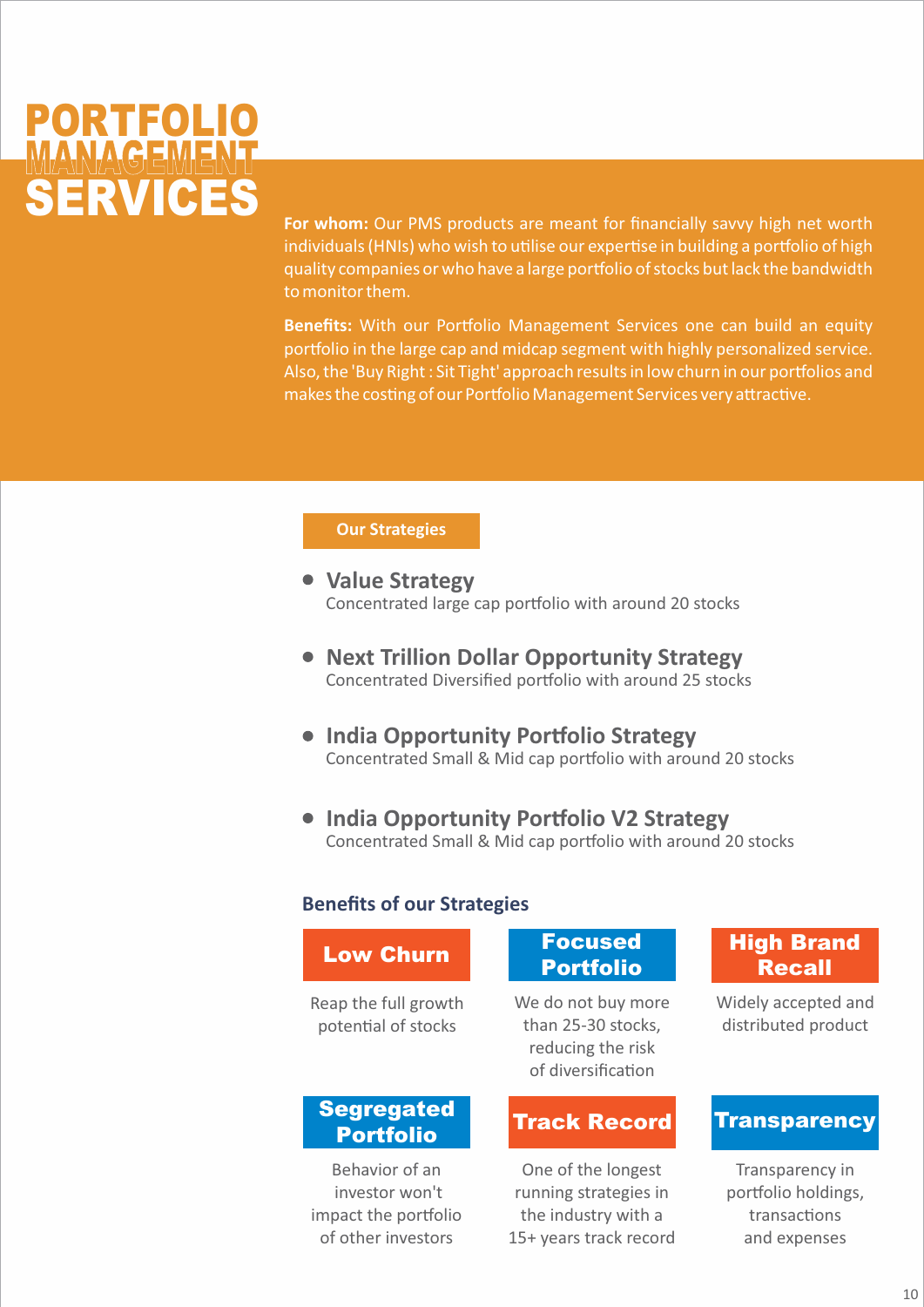# LARGE CAP Motilal Oswal Focused 25 Fund (MOF25) FUND **Investment**

| <b>Investment</b><br><b>Objective</b> | The investment objective of the Scheme is to achieve long term capital appreciation<br>by investing in upto 25 companies with long term sustainable competitive<br>advantage and growth potential. However, there can be no assurance or guarantee<br>that the investment objective of the Scheme would be achieved.                 |
|---------------------------------------|--------------------------------------------------------------------------------------------------------------------------------------------------------------------------------------------------------------------------------------------------------------------------------------------------------------------------------------|
| Type of<br><b>Scheme</b>              | An open ended equity scheme investing in maximum 25 stocks intending to focus<br>: on Large Cap stocks                                                                                                                                                                                                                               |
| Category                              | : Focused Fund intending to invest in large cap stocks                                                                                                                                                                                                                                                                               |
| <b>Benchmark:</b>                     | Nifty 50 TRI                                                                                                                                                                                                                                                                                                                         |
| <b>Entry</b>                          | $:$ Nil                                                                                                                                                                                                                                                                                                                              |
| <b>Exit Load</b>                      | : 1% - If redeemed on or before 1 year from the date of allotment; Nil - If redeemed<br>after 1 year from the date of allotment                                                                                                                                                                                                      |
|                                       | No Exit Load applies for switch between MOF25, MOF30, MOF35 & MOFDYNAMIC.<br>No Load for switch between Options within the Scheme. Investors have option to<br>withdraw up to 12% p.a. of original investment cost (OIC) within 1 year (from date<br>of investment) with no exit load. If the withdrawal amount is heyond 12% n a of |

of investment) with no exit load. If the withdrawal amount is beyond 12% p.a. of OIC, the normal exit load applies on the amount greater than 12 % p.a.

#### **Performance\***

|                                                |                 | 1 Year                                               | 3 Years         |                                                     |                 | 5 Years                                              | Since Inception |                                                     |  |
|------------------------------------------------|-----------------|------------------------------------------------------|-----------------|-----------------------------------------------------|-----------------|------------------------------------------------------|-----------------|-----------------------------------------------------|--|
|                                                | <b>CAGR (%)</b> | <b>Current Value</b><br>of Investment<br>of ₹ 10,000 | <b>CAGR (%)</b> | <b>Current Value</b><br>of Investment<br>of ₹10,000 | <b>CAGR (%)</b> | <b>Current Value</b><br>of Investment<br>of ₹ 10,000 | <b>CAGR (%)</b> | <b>Current Value</b><br>of Investment<br>of ₹10,000 |  |
| MOF25                                          | 7.58            | 10,758                                               | 9.70            | 13,201                                              | 17.61           | 22.499                                               | 15.93           | 21,357                                              |  |
| Nifty 50 TRI (Benchmark)                       | 14.09           | 11,409                                               | 10.00           | 13,309                                              | 14.30           | 19,507                                               | 13.49           | 19,152                                              |  |
| BSE Sensex (Additional benchmark)              | 15.96           | 11,596                                               | 9.90            | 13,275                                              | 14.37           | 19,572                                               | 13.79           | 19,415                                              |  |
| NAV (Rs.) Per Unit (21.3568 as on 30-Jun-2018) |                 | 19.8513                                              |                 | 16.1775                                             |                 | 9.4924                                               | 10.0000         |                                                     |  |

"Date of inception: 13-May-2013. Incase, the start/end date of the concerned period is non business date (NBD), the NAV of the previous date is considered for computation of returns. The NAV per unit shown in the table is as on the start date of the said period. Past performance may or may not be sustained in the future. Performance is for Regular Plan Growth Option. Different plans have different expense structure. This scheme is currently managed by Mr. Siddharth Bothra. He is the Fund Manager for equity component since 23-Nov-2016; Mr. Gautam Sinha Roy is the Co-Fund Manager for equity component since 26-Dec-2016 and Mr. Abhiroop Mukherjee is the Fund Manager for debt component since inception. The performance of the Schemes managed by them are on page no. 12,13,14,15 and 16.

#### **Fund Manager**

| <b>Name</b>                                 | <b>Experience</b>                                                                                          |                                       | 1 Year |                                        |                                                                                                 | 3 Year |                            |                                                 |        | 5 Year                 |                                            | <b>Since Inception</b> |                        |                                                 |
|---------------------------------------------|------------------------------------------------------------------------------------------------------------|---------------------------------------|--------|----------------------------------------|-------------------------------------------------------------------------------------------------|--------|----------------------------|-------------------------------------------------|--------|------------------------|--------------------------------------------|------------------------|------------------------|-------------------------------------------------|
| Mr. Siddharth Bothra<br><b>Fund Manager</b> | He has a rich experience of more<br>than 17 years in the field of research<br>and investments. He has been |                                       | Scheme | $\vert$ Nifty 50 $\vert$<br><b>TRI</b> | <b>BSE</b><br><b>Sensex</b><br>TRI <sup>^</sup>                                                 | Scheme | Nifty 50 $ $<br><b>TRI</b> | <b>BSE</b><br><b>Sensex</b><br>TRI <sup>^</sup> | Scheme | Nifty 50<br><b>TRI</b> | <b>BSE</b><br><b>Sensex</b><br><b>TRI^</b> | Scheme                 | Nifty 50<br><b>TRI</b> | <b>BSE</b><br><b>Sensex</b><br>TRI <sup>^</sup> |
|                                             | managing this fund since 23-Nov-<br>2016                                                                   | Invested<br>Amount                    |        | 1,20,000                               |                                                                                                 |        | 3,60,000                   |                                                 |        | 6,00,000               |                                            |                        | 6,10,000               |                                                 |
| Mr. Gautam Sinha Roy<br>Co-Fund Manager     | He has close to 15 years of<br>experience in fund management                                               | Market<br>Value                       |        |                                        | 121,780 125,931 128,300 432,122 443,926 450,169 858,575 826,216 830,172 879,932 845,368 849,586 |        |                            |                                                 |        |                        |                                            |                        |                        |                                                 |
|                                             | and investment research. He has<br>been co-managing this fund since                                        | Returns<br>$(CAGR)\%$                 | 2.79%  | 9.40%                                  | 13.23%                                                                                          | 12.27% | 14.15%                     | 15.13%                                          | 14.34% | 12.78%                 | 12.98%                                     | 14.41%                 | 12.81%                 | 13.01%                                          |
|                                             | 26-Dec-2016                                                                                                | ^Also represents additional benchmark |        |                                        |                                                                                                 |        |                            |                                                 |        |                        |                                            |                        |                        |                                                 |

Inception date: 13-May-2013.

**SIP Performance\***

For SIP returns, monthly investment of  $\bar{z}$  10,000/- invested on the 1st day of every month has been considered. Performance is for Regular Plan Growth Option. Past performance may or may not be sustained in the future.

#### **Top 10 Holdings\* Sector Allocation**\*

| Sr. No.        | <b>Name of Instrument</b>                    | % to Net<br><b>Assets</b> |
|----------------|----------------------------------------------|---------------------------|
| 1              | HDFC Bank Ltd.                               | 9.59                      |
| 2              | Maruti Suzuki India Ltd.                     | 8.48                      |
| 3              | Kotak Mahindra Bank Ltd.                     | 7.15                      |
| $\overline{4}$ | Housing Development Finance Corporation Ltd. | 6.45                      |
| 5              | HDFC Standard Life Insurance Company Ltd.    | 5.94                      |
| 6              | Britannia Industries Ltd.                    | 5.15                      |
| 7              | Eicher Motors Ltd.                           | 5.02                      |
| 8              | ICICI Lombard General Insurance Company Ltd. | 5.01                      |
| 9              | ABB India Ltd.                               | 4.47                      |
| 10             | Tata Consultancy Services Ltd.               | 4.40                      |



\*Data as on Jun 30, 2018

Industry classification as recommended by AMFI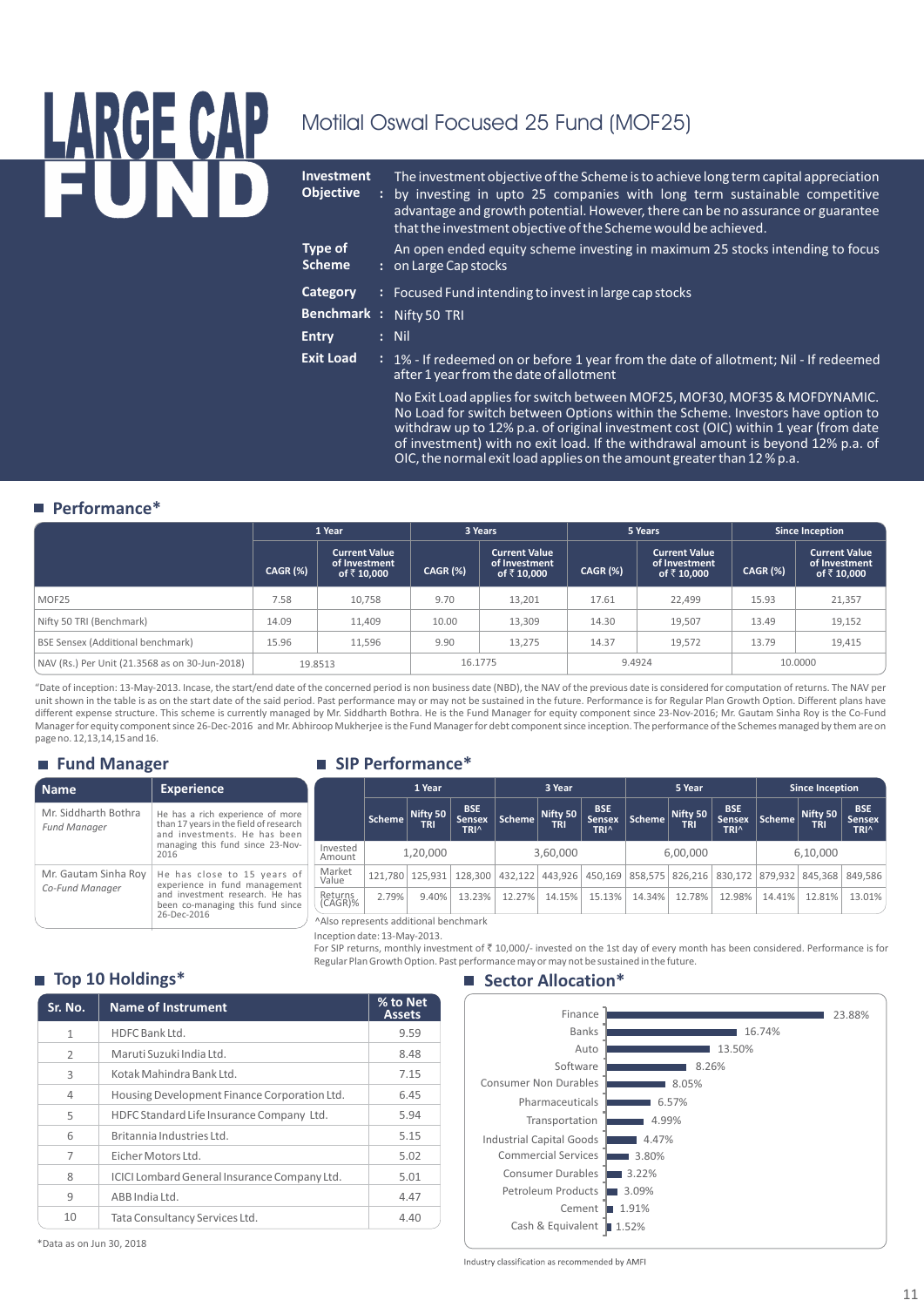# <u>MIDLOAP</u> FUND

### Motilal Oswal Midcap 30 Fund (MOF30)

| <b>Investment</b><br><b>Objective</b> | ÷ | The investment objective of the Scheme is to achieve long term capital appreciation<br>by investing in a maximum of 30 quality mid-cap companies having long-term<br>competitive advantages and potential for growth.                                |
|---------------------------------------|---|------------------------------------------------------------------------------------------------------------------------------------------------------------------------------------------------------------------------------------------------------|
|                                       |   | However, there can be no assurance or guarantee that the investment objective of<br>the Scheme would be achieved.                                                                                                                                    |
| Type of<br><b>Scheme</b>              |   | Mid Cap Fund - An open ended equity scheme predominantly investing in mid cap<br>: stocks                                                                                                                                                            |
| Category                              |   | : Mid Cap Fund                                                                                                                                                                                                                                       |
| <b>Benchmark:</b>                     |   | Nifty Midcap 100 TRI                                                                                                                                                                                                                                 |
| <b>Entry</b>                          |   | $\overline{\phantom{a}}$ : Nil                                                                                                                                                                                                                       |
| <b>Exit Load</b>                      |   | : 1% - If redeemed on or before 1 year from the date of allotment; Nil - If redeemed<br>after 1 year from the date of allotment                                                                                                                      |
|                                       |   | No Exit Load applies for switch between MOF25, MOF30, MOF35 & MOFDYNAMIC.<br>No Load for switch between Options within the Scheme. Investors have option to<br>withdraw up to 12% p.a. of original investment cost (OIC) within 1 year (from date of |

withdraw up to 12% p.a. of original investment cost (OIC) within 1 year (from date of investment) with no exit load. If the withdrawal amount is beyond 12% p.a. of OIC, the normal exit load applies on the amount greater than 12 % p.a.

#### **Performance\***

|                                                | 1 Year          |                                                  |                 | 3 Years                                                   | Since Inception |                                                           |  |  |
|------------------------------------------------|-----------------|--------------------------------------------------|-----------------|-----------------------------------------------------------|-----------------|-----------------------------------------------------------|--|--|
|                                                | <b>CAGR (%)</b> | <b>Current Value of</b><br>Investment of ₹10,000 | <b>CAGR (%)</b> | <b>Current Value of</b><br>Investment of $\bar{z}$ 10,000 | CAGR (%)        | <b>Current Value of</b><br>Investment of $\bar{z}$ 10,000 |  |  |
| MOF30                                          | 1.11            | 10,111                                           | 7.63            | 12,469                                                    | 23.71           | 25,220                                                    |  |  |
| Nifty Midcap 100 TRI (Benchmark)               | 3.57            | 10.357                                           | 13.13           | 14.481                                                    | 23.23           | 24,800                                                    |  |  |
| Nifty 50 TRI (Additional Benchmark)            | 14.09           | 11.409                                           | 10.00           | 13,309                                                    | 14.92           | 18,306                                                    |  |  |
| NAV (Rs.) Per Unit (25.2203 as on 30-Jun-2018) | 24.9446         |                                                  |                 | 20.2265                                                   | 10.0000         |                                                           |  |  |

Date of inception: 24-Feb-14. • Incase, the start/end date of the concerned period is non business date (NBD), the NAV of the previous date is considered for computation of returns. The NAV per unit shown in the table is as on the start date of the said period. Past performance may or may not be sustained in the future. Performance is for Regular Plan Growth option. Different plans have different<br>expense structure. ● is the Fund Manager for debt component since 24-Feb-2014. The performance of the Schemes is the Associate Fund Manager managed by them are on page no. 11,1 3,1 4, and 15 . The scheme has been in existence for less than 5 years.

**SIP Performance\***

#### **Fund Manager**

Mr.

**Name**

| -                                          |                                                                                                     |                                                                    |          |                                   |                  |               |                             |                              |               |                                   |                  |
|--------------------------------------------|-----------------------------------------------------------------------------------------------------|--------------------------------------------------------------------|----------|-----------------------------------|------------------|---------------|-----------------------------|------------------------------|---------------|-----------------------------------|------------------|
| <b>Name</b>                                | <b>Experience</b>                                                                                   |                                                                    |          | 1 Year                            |                  |               | 3 Year                      |                              |               | <b>Since Inception</b>            |                  |
| Mr. Akash Singhania<br><b>Fund Manager</b> | He has overall 13 years of<br>experience and more than 11 years<br>of experience in Fund management |                                                                    | Scheme   | <b>Nifty</b><br>Midcap 100<br>TRI | Nifty 50<br>TRI^ | <b>Scheme</b> | Nifty.<br>Midcap 100<br>TRI | Nifty 50<br>TRI <sup>^</sup> | <b>Scheme</b> | Nifty<br>Midcap 100 $\mid$<br>TRI | Nifty 50<br>TRI^ |
|                                            | across the tenure. He has been<br>appointed as the Fund Manager                                     | <b>Invested Amount</b>                                             |          | 1,20,000                          |                  |               | 3,60,000                    |                              |               | 520.000                           |                  |
|                                            | since 28-Jul-2017                                                                                   | Market Value                                                       | 117,595  | 113.840                           | 125,931          | 399,569       | 426,622                     | 443,926                      | 672,465       | 699,390                           | 673,997          |
| Mr. Niket Shah                             | He has been appointed as Associate<br>Fund Manager since March 1, 2018                              | Returns (CAGR)%                                                    | $-3.73%$ | $-9.48%$                          | 9.40%            | 6.92%         | 11.39%                      | 14.15%                       | 11.89%        | 13.74%                            | 11.99%           |
| Associate Fund Manager                     | He has overall 9 years of experience                                                                | Inception date: 24-Feb-2014. ^Also represents additional benchmark |          |                                   |                  |               |                             |                              |               |                                   |                  |

Inception date: 24-Feb-2014. ^Also represents additional benchmark<br>For SIP returns, monthly investment of Rs. 10000/- invested on the 1st day of every month has been considered. Performance is for<br>Regular Plan Growth Optio

#### **Top 10 Holdings\***

| Sr. No.        | <b>Name of Instrument</b>                  | % to Net Assets |
|----------------|--------------------------------------------|-----------------|
| 1              | RBL Bank Ltd.                              | 6.51            |
| $\mathcal{P}$  | IndusInd Bank Ltd.                         | 5.79            |
| 3              | Page Industries Ltd.                       | 5.25            |
| $\overline{4}$ | Bajaj Finance Ltd.                         | 4.96            |
| 5              | City Union Bank Ltd.                       | 4.50            |
| 6              | Astral Poly Technik Ltd.                   | 3.96            |
| 7              | Crompton Greaves Consumer Electricals Ltd. | 3.87            |
| 8              | Kansai Nerolac Paints Ltd.                 | 3.82            |
| 9              | Eris Lifesciences Ltd.                     | 3.77            |
| 10             | Voltas Technik I td.                       | 3.70            |

\*Data as on Jun 30, 2018

#### **Sector Allocation\***

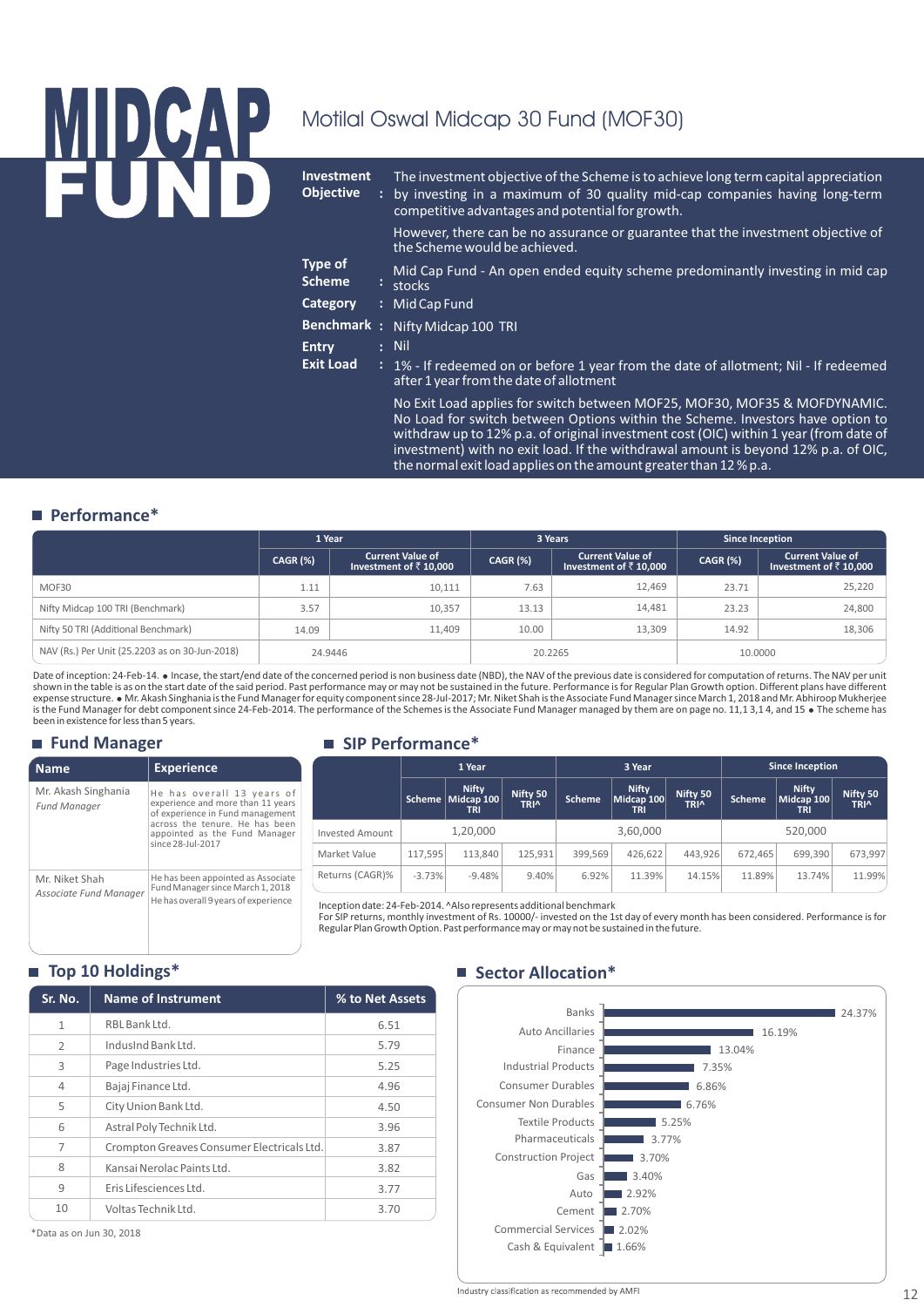## MULTICAP Motilal Oswal Multicap 35 Fund (MOF35) FUND

| <b>Investment</b><br><b>Objective</b> | The investment objective of the Scheme is to achieve long term capital appreciation<br>by primarily investing in a maximum of 35 equity & equity related instruments<br>across sectors and market-capitalization levels. |
|---------------------------------------|--------------------------------------------------------------------------------------------------------------------------------------------------------------------------------------------------------------------------|
|                                       | However, there can be no assurance or guarantee that the investment objective of<br>the Scheme would be achieved.                                                                                                        |
| Type of<br><b>Scheme</b>              | : MultiCap - An open ended equity scheme investing across large cap, mid cap, small<br>cap stocks                                                                                                                        |
| <b>Category</b>                       | : MultiCap                                                                                                                                                                                                               |
| <b>Benchmark:</b>                     | Nifty 500 TRI                                                                                                                                                                                                            |
| <b>Entry</b>                          | $:$ Nil                                                                                                                                                                                                                  |
| <b>Exit Load</b>                      | : 1% - If redeemed on or before 1 year from the date of allotment; Nil - If redeemed<br>after 1 year from the date of allotment                                                                                          |
|                                       | No Exit Load applies for switch between MOF25, MOF30, MOF35 & MOFDYNAMIC.<br>No Load for switch between Options within the Scheme. Investors have option to                                                              |

No Load for switch between Options within the Scheme. Investors have option to withdraw up to 12% p.a. of original investment cost (OIC) within 1 year (from date of investment) with no exit load. If the withdrawal amount is beyond 12% p.a. of OIC, the normal exit load applies on the amount greater than 12 % p.a.

#### **Performance\***

|                                                | 1 Year          |                                                           |          | 3 Years                                                   | <b>Since Inception</b> |                                                           |  |
|------------------------------------------------|-----------------|-----------------------------------------------------------|----------|-----------------------------------------------------------|------------------------|-----------------------------------------------------------|--|
|                                                | <b>CAGR (%)</b> | <b>Current Value of</b><br>Investment of $\bar{z}$ 10,000 | CAGR (%) | <b>Current Value of</b><br>Investment of $\bar{z}$ 10,000 | CAGR (%)               | <b>Current Value of</b><br>Investment of $\bar{z}$ 10,000 |  |
| MOF35                                          | 8.98            | 10,898                                                    | 13.74    | 14,715                                                    | 25.62                  | 25,916                                                    |  |
| Nifty 500 TRI (Benchmark)                      | 11.30           | 11,130                                                    | 11.27    | 13,775                                                    | 15.26                  | 18,092                                                    |  |
| Nifty 50 TRI (Additional Benchmark)            | 14.09           | 11.409                                                    | 10.00    | 13.309                                                    | 13.13                  | 16,738                                                    |  |
| NAV (Rs.) Per Unit (25.9157 as on 30-Jun-2018) | 23.7803         |                                                           |          | 17.6113                                                   |                        | 10.0000                                                   |  |

Date of inception: 28-Apr-14. • Incase, the start/end date of the concerned period is non business date (NBD), the NAV of the previous date is considered for computation of returns. The NAV per unit shown in the table is as on the start date of the said period. Past performance may or may not be sustained in the future. Performance is for Regular Plan Growth option. Different plans have different expense structure. ●Mr. Gautam Sinha Roy is the Fund Manager for equity component since 5-May-2014; ● Mr. Siddharth Bothra is the Co-Fund Manager for equity component since 23-Nov-2016,<br>Mr. Abhiroop Mukherjee is the Fund them are on page no. 11,12,14,15 and 16 = The scheme has been in existence for less than 5 years.

#### **Fund Manager**

|  | <b>Name</b>             | <b>Experience</b>                                                                               |                                                                           |  |
|--|-------------------------|-------------------------------------------------------------------------------------------------|---------------------------------------------------------------------------|--|
|  | Mr. Gautam<br>Sinha Roy | He has close to 15 years of<br>experience in fund management<br>and investment research. He has |                                                                           |  |
|  | <b>Fund Manager</b>     | been managing this fund since 5-<br>May-2014                                                    | <b>Invested Amount</b>                                                    |  |
|  |                         |                                                                                                 | Market Value                                                              |  |
|  | Mr. Siddharth<br>Bothra | He has a rich experience of more<br>than 17 years in the field of                               | Returns (CAGR)%                                                           |  |
|  | Co-Fund Manager         | research and investments. He has<br>been co-managing this fund since<br>23-Nov-2016             | Inception date: 28-Apr<br>For SIP returns, montl<br>Regular Plan Growth O |  |

#### **SIP Performance\***

|                        | 1 Year        |                         |                         |               | 3 Year                  |                  | <b>Since Inception</b> |                         |                  |  |
|------------------------|---------------|-------------------------|-------------------------|---------------|-------------------------|------------------|------------------------|-------------------------|------------------|--|
|                        | <b>Scheme</b> | Nifty 500<br><b>TRI</b> | Nifty 50<br><b>TRI^</b> | <b>Scheme</b> | Nifty 500<br><b>TRI</b> | Nifty 50<br>TRI^ | <b>Scheme</b>          | Nifty 500<br><b>TRI</b> | Nifty 50<br>TRI^ |  |
| <b>Invested Amount</b> |               | 120,000                 |                         | 360,000       |                         |                  | 500,000                |                         |                  |  |
| Market Value           | 118,689       | 122.002                 | 125,931                 | 448.333       | 441.726                 | 443,926          | 709.730                | 646.587                 | 638,686          |  |
| Returns (CAGR)%        | $-2.04%$      | 3.14%                   | 9.40%                   | 14.84%        | 13.80%                  | 14.15%           | 17.00%                 | 12.38%                  | 11.78%           |  |

-2014. ^Also represents additional benchmark

hlv investment of Rs. 10000/- invested on the 1st day of every month has been considered. Performance is for Regular Plan Growth Option. Past performance may or may not be sustained in the future.

#### **Top 10 Holdings\* Sector Allocation**\*

| Sr. No.       | <b>Name of Instrument</b>         | % to Net Assets |
|---------------|-----------------------------------|-----------------|
| $\mathbf{1}$  | HDFC Ltd.                         | 9.54            |
| $\mathcal{P}$ | HDFC Bank Ltd.                    | 8.56            |
| 3             | Maruti Suzuki India Ltd.          | 7.18            |
| 4             | IndusInd Bank Ltd.                | 5.94            |
| 5             | Eicher Motors Ltd.                | 5.00            |
| 6             | Bajaj Finance Ltd.                | 4.97            |
| 7             | Infosys Ltd.                      | 4.50            |
| 8             | United Spirits Ltd.               | 4.03            |
| 9             | Bharat Petroleum Corporation Ltd. | 3.82            |
| 10            | Britannia Industries I td.        | 3.27            |



\*Data as on Jun 30, 2018

Industry classification as recommended by AMFI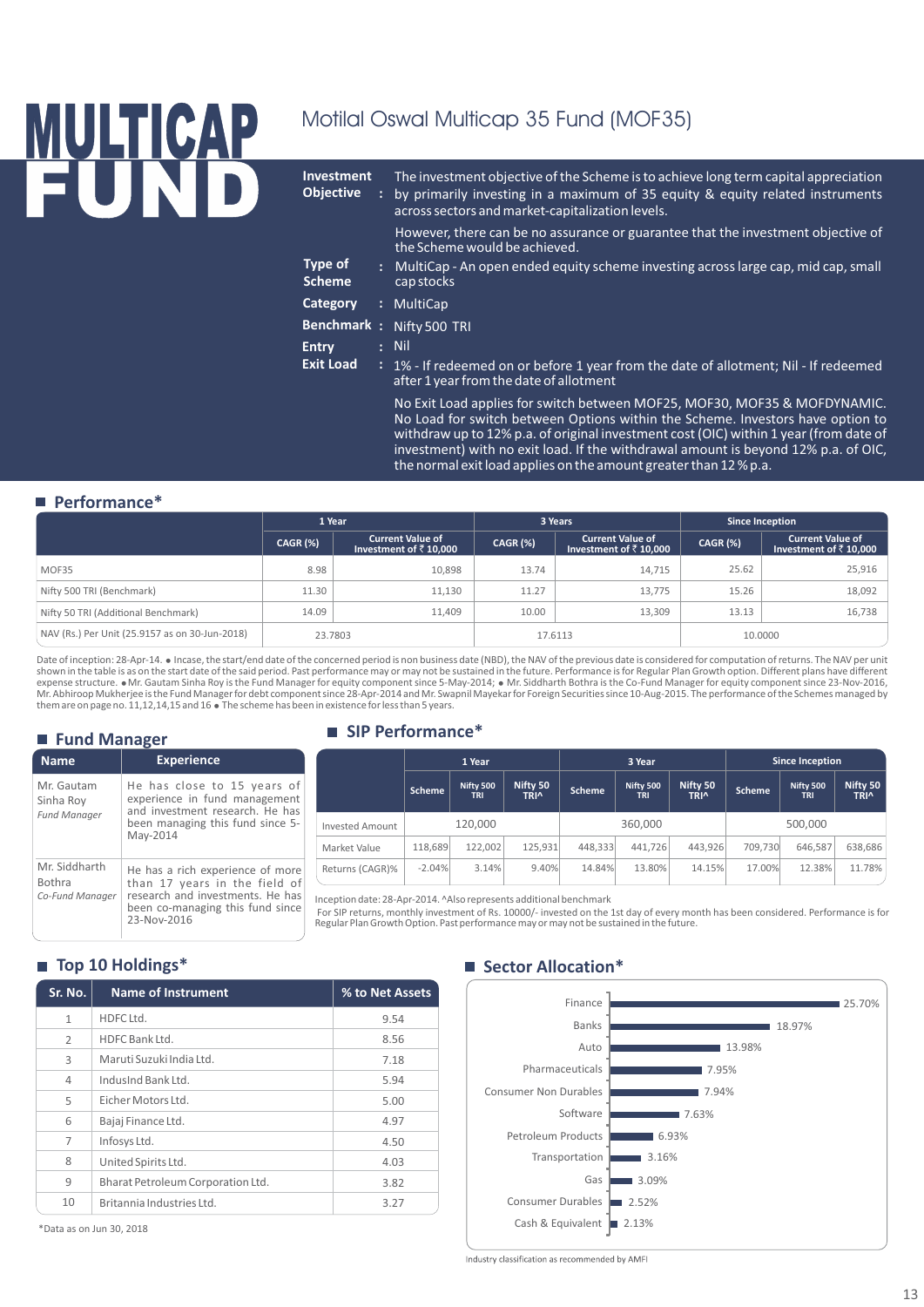## TAX SAVER Motilal Oswal Long Term Equity Fund (MOFLTE) FUND

**Investment Objective** The investment objective of the Scheme is to generate long-term capital appreciation from a diversified portfolio of predominantly equity and equity related instruments. However, there can be no assurance or guarantee that the investment objective of the Scheme would be achieved. **Type of Scheme** An open ended equity linked saving scheme with a statutory lock in of 3 years and **:** tax benefit **Benchmark : Nifty 500 TRI Category** : **ELSS Entry** : NIL **Exit** : NIL

#### **Performance\***

|                                                |                 | 1 Year                                            |          | 3 Years                                           | <b>Since Inception</b> |                                                   |  |
|------------------------------------------------|-----------------|---------------------------------------------------|----------|---------------------------------------------------|------------------------|---------------------------------------------------|--|
|                                                | <b>CAGR (%)</b> | <b>Current Value of Investment</b><br>of ₹ 10.000 | CAGR (%) | <b>Current Value of Investment</b><br>of ₹ 10.000 | <b>CAGR (%)</b>        | <b>Current Value of Investment</b><br>of ₹ 10,000 |  |
| <b>MOFLTE</b>                                  | 9.91            | 10,991                                            | 16.84    | 15.949                                            | 17.76                  | 17,550                                            |  |
| Nifty 500 TRI (Benchmark)                      | 11.30           | 11,130                                            | 11.27    | 13,775                                            | 8.99                   | 13,446                                            |  |
| Nifty 50 TRI (Additional Benchmark)            | 14.09           | 11.409                                            | 10.00    | 13.309                                            | 7.53                   | 12,838                                            |  |
| NAV (Rs.) Per Unit (17.5501 as on 30-Jun-2018) | 15.9683         |                                                   |          | 11.0040                                           | 10.0000                |                                                   |  |

"Date of inception: 21-Jan-2015. Incase, the start/end date of the concerned period is non business date (NBD), the NAV of the previous date is considered for computation of returns. The NAV per unit shown in the table is as on the start date of the said period. Past performance may or may not be sustained in the future. Performance is for Regular Plan Growth Option. Different plans have different expense structure. This scheme is currently managed by Mr. Gautam Sinha Roy is the Fund Manager for equity component since inception; Mr. Siddharth Bothra is the Co-Fund Manager for equity<br>component since 26-Dec-2016 and M and 16. The scheme has been in existence for less than 5 years."

**SIP Performance\***

#### **Fund Manager**

| <b>Name</b>                                 | <b>Experience</b>                                                                                                                                                     |                                                                    |         | 1 Year                  |                  |         | 3 Year                  |                  |         | <b>Since Inception</b>  |                         |
|---------------------------------------------|-----------------------------------------------------------------------------------------------------------------------------------------------------------------------|--------------------------------------------------------------------|---------|-------------------------|------------------|---------|-------------------------|------------------|---------|-------------------------|-------------------------|
| Mr. Gautam Sinha Roy<br><b>Fund Manager</b> | He has close to 15 years of<br>experience in fund management<br>and investment research. He has                                                                       |                                                                    | Scheme  | Nifty 500<br><b>TRI</b> | Nifty 50<br>TRI^ | Scheme  | Nifty 500<br><b>TRI</b> | Nifty 50<br>TRI^ | Scheme  | Nifty 500<br><b>TRI</b> | Nifty 50<br><b>TRI^</b> |
|                                             | been managing this fund since<br>inception                                                                                                                            | <b>Invested Amount</b>                                             |         | 1,20,000                |                  |         | 3,60,000                |                  |         | 410,000                 |                         |
| Mr. Siddharth Bothra                        | He has a rich experience of more<br>than 17 years in the field of research<br>Co-Fund Manager<br>and investments. He has been co-<br>managing this fund since 26-Dec- | Market Value                                                       | 120,660 | 122.002                 | 125.931          | 468.515 | 445.497                 | 447.135          | 551.375 | 509,293                 | 508,965                 |
|                                             |                                                                                                                                                                       | Returns (CAGR)%                                                    | 1.03%   | 3.14%                   | 9.40%            | 17.95%  | 14.40%                  | 14.65%           | 17.66%  | 12.79%                  | 12.75%                  |
|                                             | 2016                                                                                                                                                                  | Inception date: 21-Jan-2015. ^Also represents additional benchmark |         |                         |                  |         |                         |                  |         |                         |                         |

For SIP returns, monthly investment of Rs. 10000/- invested on the 1st day of every month has been considered. Performance is for Regular Plan Growth Option. Past performance may or may not be sustained in the future.

| Sr. No.        | <b>Name of Instrument</b>                    | % to Net Assets |
|----------------|----------------------------------------------|-----------------|
| $\mathbf{1}$   | HDFC Ltd.                                    | 9.20            |
| $\overline{2}$ | HDFC Bank Ltd.                               | 9.12            |
| 3              | IndusInd Bank Ltd.                           | 7.33            |
| 4              | Maruti Suzuki India Ltd.                     | 5.67            |
| 5              | Eicher Motors Ltd.                           | 5.14            |
| 6              | Infosys Ltd.                                 | 5.12            |
| 7              | Tata Elxsi Ltd.                              | 4.87            |
| 8              | Quess Corp Ltd.                              | 4.29            |
| 9              | Petronet LNG Ltd.                            | 4.27            |
| 10             | ICICI Lombard General Insurance Company Ltd. | 4.12            |

\*Data as on Jun 30, 2018

#### **Top 10 Holdings\* Sector Allocation**\*



Industry classification as recommended by AMFI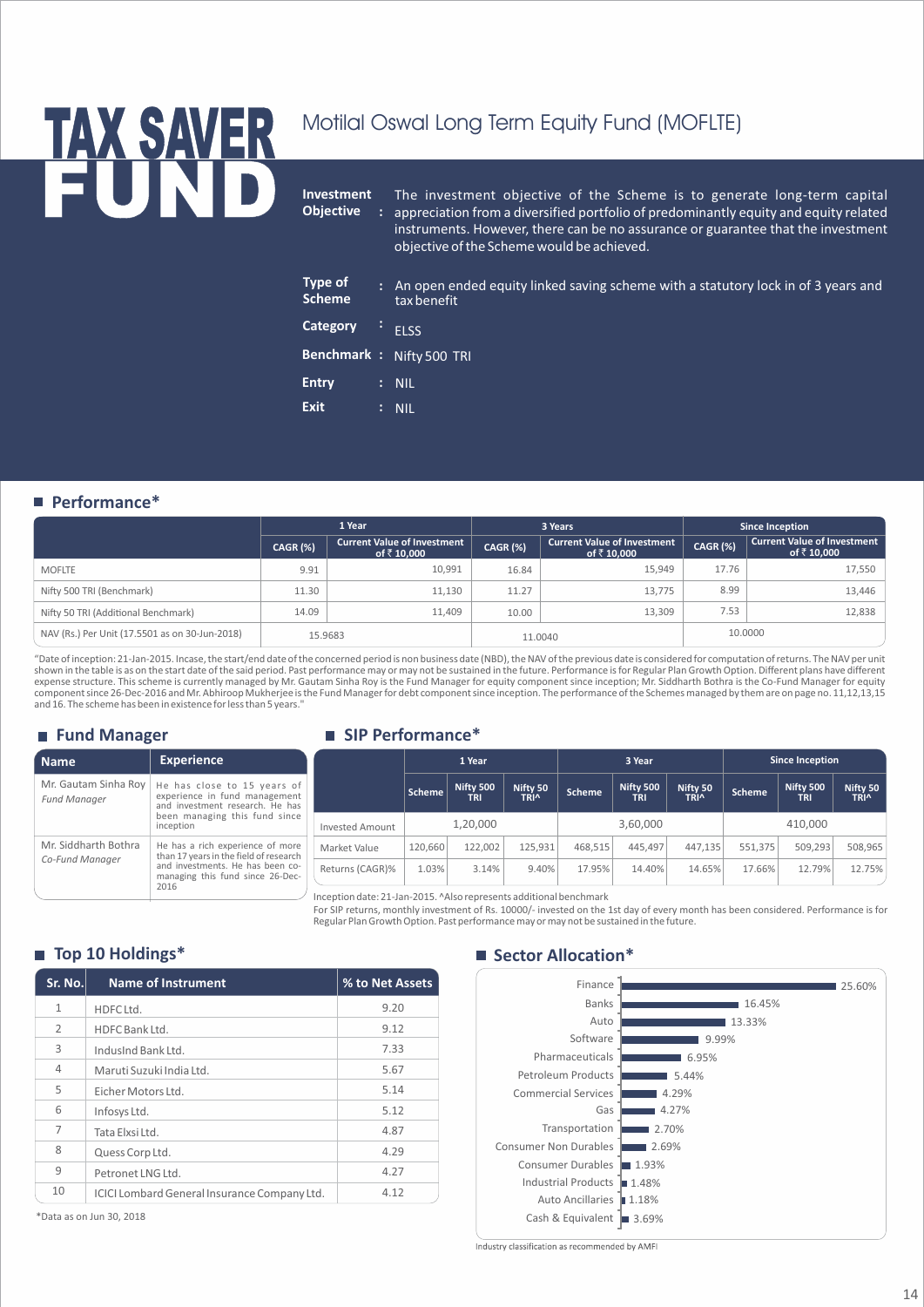## DYNAMIC Motilal Oswal Dynamic Fund (MOFDYNAMIC) **FUND Investment Objective**

| <b>Investment</b><br><b>Objective</b> | The investment objective is to generate long term capital appreciation by investing in<br>: equity and equity related instruments including equity derivatives, debt, money<br>market instruments and units issued by REITs and InvITs.                                                                                                                                                                                                                                                                                                                                                                                  |
|---------------------------------------|--------------------------------------------------------------------------------------------------------------------------------------------------------------------------------------------------------------------------------------------------------------------------------------------------------------------------------------------------------------------------------------------------------------------------------------------------------------------------------------------------------------------------------------------------------------------------------------------------------------------------|
|                                       | However, there can be no assurance or guarantee that the investment objective of<br>the Scheme would be achieved.                                                                                                                                                                                                                                                                                                                                                                                                                                                                                                        |
| Type of                               |                                                                                                                                                                                                                                                                                                                                                                                                                                                                                                                                                                                                                          |
| <b>Scheme</b>                         | : An open ended dynamic asset allocation fund                                                                                                                                                                                                                                                                                                                                                                                                                                                                                                                                                                            |
| Category                              | : Dynamic Asset Allocation                                                                                                                                                                                                                                                                                                                                                                                                                                                                                                                                                                                               |
|                                       | Benchmark: CRISIL Hybrid 35 + 65 - Aggressive TRI                                                                                                                                                                                                                                                                                                                                                                                                                                                                                                                                                                        |
| <b>Entry</b>                          | : Nil                                                                                                                                                                                                                                                                                                                                                                                                                                                                                                                                                                                                                    |
| <b>Exit Load</b>                      | : 1% - If redeemed on or before 1 year from the date of allotment; Nil - If redeemed<br>after 1 year from the date of allotment                                                                                                                                                                                                                                                                                                                                                                                                                                                                                          |
|                                       | No Exit Load applies for switch between MOF25, MOF30, MOF35 & MOFDYNAMIC.<br>No Load for switch between Options within the Scheme. Investors have option to<br>$\mathcal{L} = \mathcal{L} \mathcal{L} = \mathcal{L} \mathcal{L} = \mathcal{L} \mathcal{L} = \mathcal{L} \mathcal{L} = \mathcal{L} \mathcal{L} \mathcal{L} = \mathcal{L} \mathcal{L} \mathcal{L} = \mathcal{L} \mathcal{L} \mathcal{L} \mathcal{L} = \mathcal{L} \mathcal{L} \mathcal{L} \mathcal{L} \mathcal{L} = \mathcal{L} \mathcal{L} \mathcal{L} \mathcal{L} \mathcal{L} \mathcal{L} \mathcal{L} \mathcal{L} \mathcal{L} \mathcal{L} \mathcal{L} \$ |

withdraw up to 12% p.a. of original investment cost (OIC) within 1 year (from date of investment) with no exit load. If the withdrawal amount is beyond 12% p.a. of OIC, the normal exit load applies on the amount greater than 12 % p.a.

| ■ Fund Manager                         |                                                                                                                                  |
|----------------------------------------|----------------------------------------------------------------------------------------------------------------------------------|
| <b>Name</b>                            | <b>Experience</b>                                                                                                                |
| Mr. Gautam Sinha Roy -                 | He has close to 15 years of experience in fund management and investment research. He has been managing this fund since          |
| <b>Fund Manager</b>                    | 23-Nov-2016                                                                                                                      |
| Mr. Siddharth Bothra -                 | He has a rich experience of more than 17 years in the field of research and investments. He has been co-managing this fund since |
| Co-Fund Manager                        | 23-Nov-2016                                                                                                                      |
| Mr. Abhiroop Mukherjee -               | He has 10 years of experience in Trading Fixed Income Securities viz. G-sec, T-bills, Corporate Bonds CP, CD etc. He has been    |
| <b>Fund Manager for Debt Component</b> | managing this fund since inception                                                                                               |

#### **Performance\***

|                                                             | 1 Year          |                                        |          | <b>Since Inception</b>                 |
|-------------------------------------------------------------|-----------------|----------------------------------------|----------|----------------------------------------|
|                                                             | <b>CAGR (%)</b> | Current Value of Investment of ₹10,000 | CAGR (%) | Current Value of Investment of ₹10,000 |
| <b>MOFDYNAMIC</b>                                           | 6.86            | 10.686                                 | 11.06    | 12.022                                 |
| CRISIL Hybrid 35 + 65 - Aggressive Index TRI<br>(Benchmark) | 8.57            | 10,857                                 | 10.46    | 11.908                                 |
| Nifty 50 TRI (Additional Benchmark)                         | 14.09           | 11.409                                 | 13.97    | 12.582                                 |
| NAV (Rs.) Per Unit (12.0222 : as on 30-Jun-2018)            | 11.2500         |                                        |          | 10.0000                                |

Date of inception: 27-Sep-2016 Incase, the start/end date of the concerned period is non business date (NBD), the NAV of the previous date is considered for computation of returns. The NAV per unit shown in the table is as on the start date of the said period. Past performance may or may not be sustained in the future. Performance is for Regular Plan Growth Option. Different plans have different<br>expense structure. Th component since 23-Nov-2016 and Mr. Abhiroop Mukherjee is the Fund Manager for debt component since inception. The performanceof the Schemes managed by them are on page no. 11,12,13,14<br>and 16. The scheme has been in existe

#### ■ TOP 10 HOLDINGS (Equity Component)\*

|         |                             |                 |                                                                                                                                                                          | 1 Year        |                           | <b>Since Inception</b> |               |                           |  |  |
|---------|-----------------------------|-----------------|--------------------------------------------------------------------------------------------------------------------------------------------------------------------------|---------------|---------------------------|------------------------|---------------|---------------------------|--|--|
| Sr. No. | Name of Instrument          | % to Net Assets |                                                                                                                                                                          |               | <b>CRISIL Hybrid</b>      |                        |               | <b>CRISIL Hybrid</b>      |  |  |
|         | Bajaj Finance Ltd.          | 8.57            |                                                                                                                                                                          | <b>Scheme</b> | $35 + 65$<br>- Aggressive | Nifty 50<br>TRI^       | <b>Scheme</b> | $35 + 65$<br>- Aggressive |  |  |
|         | HDFC Ltd.                   | 7.50            |                                                                                                                                                                          |               | TRI                       |                        |               | <b>TRI</b>                |  |  |
| 3       | Maruti Suzuki India Ltd.    | 7.25            | <b>Invested Amount</b>                                                                                                                                                   | 120.000       |                           |                        |               | 210,000                   |  |  |
| 4       | HDFC Bank Ltd.              | 4.63            | Market Value                                                                                                                                                             | 121.790       | 122.439                   | 125.932                | 226,474       | 227,150                   |  |  |
|         | United Spirits Ltd.         | 3.98            | Returns (CAGR)%                                                                                                                                                          | 2.81%         | 3.83%                     | 9.40%                  | 8.57%         | 8.91%                     |  |  |
| 6       | Ashok Leyland Ltd.          | 3.64            |                                                                                                                                                                          |               |                           |                        |               |                           |  |  |
|         | Infosys Ltd.                | 3.45            | Also represents additional benchmark                                                                                                                                     |               |                           |                        |               |                           |  |  |
| 8       | Tata Elxsi Ltd.             | 2.78            | Date of inception: 27-Sep-2016 For SIP returns, monthly investment of ₹10,000/- invest<br>day of every month has been considered. Performance is for Regular Plan Growth |               |                           |                        |               |                           |  |  |
| 9       | Titan Company Ltd.          | 2.69            |                                                                                                                                                                          |               |                           |                        |               |                           |  |  |
| 10      | Max Financial Services Ltd. | 2.47            | performance may or may not be sustained in the future.<br>$\blacksquare$ Costar Allocation*                                                                              |               |                           |                        |               |                           |  |  |
|         |                             |                 |                                                                                                                                                                          |               |                           |                        |               |                           |  |  |

All the Returns shown above are of Regular Plan Growth Option

#### **Allocation\***

| Sr. No.        | <b>Name of Instrument</b>                                  | % to Net Assets |
|----------------|------------------------------------------------------------|-----------------|
| $\mathbf{1}$   | <b>Total Equity</b>                                        | 67.26           |
| $\overline{2}$ | Bonds and NCDs                                             | 24.61           |
| 3              | <b>Fixed Deposits</b>                                      | 0.67            |
| $\overline{4}$ | CBLO                                                       | 2.75            |
| 5              | Cash and Cash Equivalent (including Book Value of Futures) | 28.04           |
| 6              | <b>Equity Derivatives</b>                                  | $-23.33$        |
|                | Total                                                      | 100.00          |

#### \*Data as on Jun 30, 2018

#### **SIP Performance\***

|                        |               | 1 Year                                                                              |         | <b>Since Inception</b> |                                                                 |                         |
|------------------------|---------------|-------------------------------------------------------------------------------------|---------|------------------------|-----------------------------------------------------------------|-------------------------|
|                        | <b>Scheme</b> | <b>CRISIL Hybrid</b><br>Nifty 50<br>$35 + 65$<br>- Aggressive<br><b>TRI^</b><br>ŤRI |         | <b>Scheme</b>          | <b>CRISIL Hybrid</b><br>$35 + 65$<br>- Aggressive<br><b>TRI</b> | Nifty 50<br><b>TRI^</b> |
| <b>Invested Amount</b> |               | 120.000                                                                             |         |                        | 210.000                                                         |                         |
| Market Value           | 121.790       | 122.439                                                                             | 125.932 | 226.474                | 227.150                                                         | 237.538                 |
| Returns (CAGR)%        | 2.81%         | 3.83%                                                                               | 9.40%   | 8.57%                  | 8.91%                                                           | 14.24%                  |

Date of inception: 27-Sep-2016 For SIP returns, monthly investment of ₹10,000/- invested on the 1st day of every month has been considered. Performance is for Regular Plan Growth Option. Past performance may or may not be sustained in the future.

#### **Sector Allocation\***



Industry classification as recommended by AMFI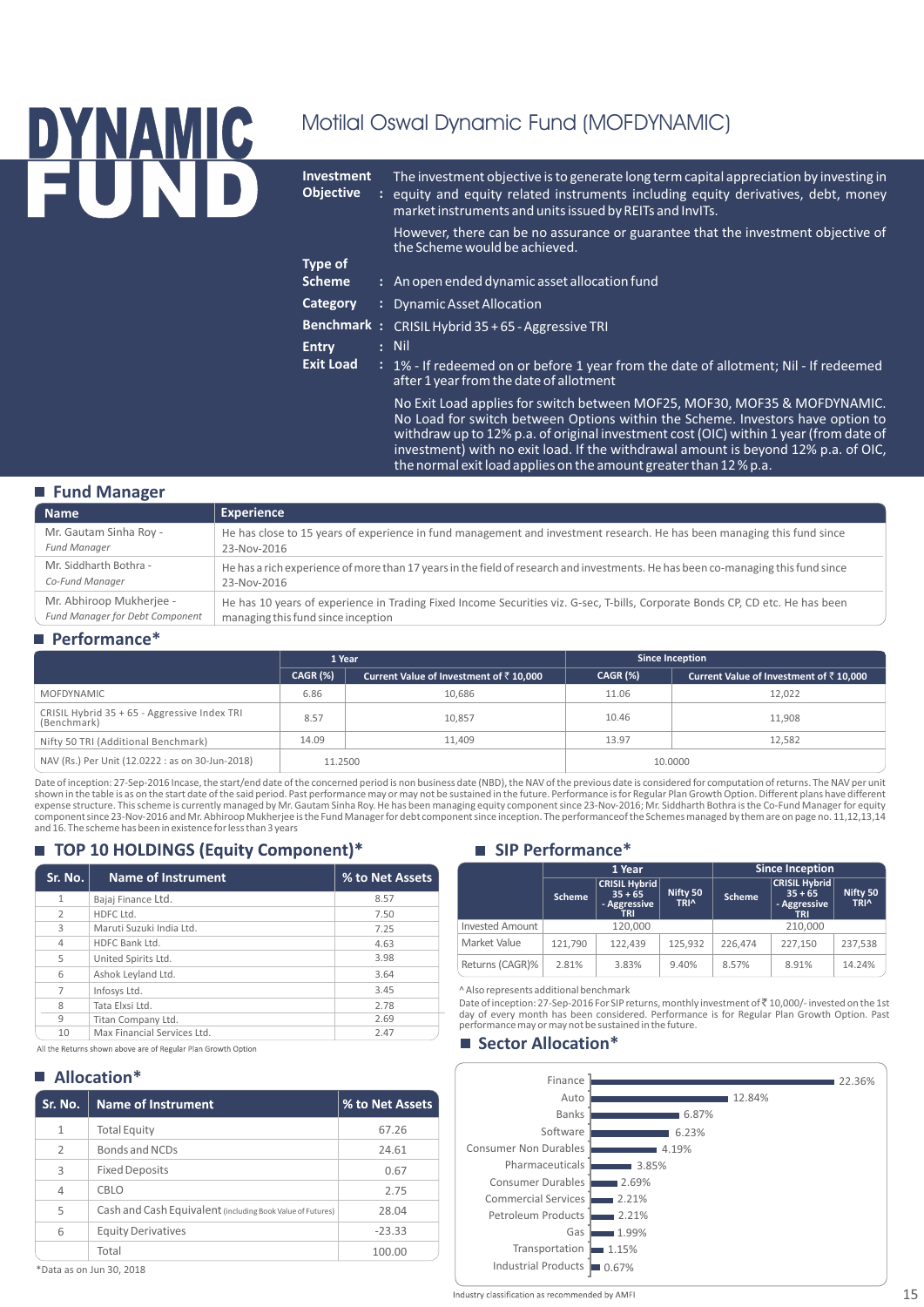## OTHER FUNDS

#### ■ Motilal Oswal Ultra Short Term Fund (MOFUSTF) Performance<sup>\*</sup>

|                                                  | 1 Year          |                                                           |          | 3 Years                                                   | <b>Since Inception</b> |                                                           |  |
|--------------------------------------------------|-----------------|-----------------------------------------------------------|----------|-----------------------------------------------------------|------------------------|-----------------------------------------------------------|--|
|                                                  | <b>CAGR (%)</b> | <b>Current Value of</b><br>Investment of $\bar{z}$ 10,000 | CAGR (%) | <b>Current Value of</b><br>Investment of $\bar{z}$ 10,000 | <b>CAGR (%)</b>        | <b>Current Value of</b><br>Investment of $\bar{z}$ 10,000 |  |
| Ultra Short Term (MOFUSTF)                       | 5.75            | 10,575                                                    | 6.04     | 11,923                                                    | 6.62                   | 13,614                                                    |  |
| CRISIL Short Term Bond Fund TRI<br>(Benchmark)   | 7.02            | 10,702                                                    | 7.52     | 12,428                                                    | 8.34                   | 14,704                                                    |  |
| CRISIL LIQUIFEX TRI (Additional Benchmark)       | 6.93            | 10.693                                                    | 7.25     | 12,335                                                    | 8.02                   | 14,497                                                    |  |
| NAV (Rs.) Per Unit (13.6141 : as on 30-Jun-2018) | 12.8733         |                                                           |          | 11.4186                                                   | 10,0000                |                                                           |  |

"Date of inception: 6-Sep-13. Incase, the start/end date of the concerned period is non business date (NBD), the NAV of the previous date is considered for computation of returns. The NAV per unit shown in the table is as on the start date of the said period. Past performance may or may not be sustained in the future. Performance is for Regular Plan Growth Option. Different plans have different expense structure. This scheme is currently managed by Mr. Abhiroop Mukherjee. He has been managing this fund since inception; The performance of the Schemes managed by him are on page no. 11 to 15. The scheme has been in existence for less than 5 years."

#### ■ Motilal Oswal NASDAQ 100 ETF (MOFN100) Performance<sup>\*</sup>

| 1 Year                                            |            |                                                      | 5 Years<br>3 Years |                                                      |                 | <b>Since Inception</b>                               |          |                                                     |
|---------------------------------------------------|------------|------------------------------------------------------|--------------------|------------------------------------------------------|-----------------|------------------------------------------------------|----------|-----------------------------------------------------|
|                                                   | $CAGR$ (%) | <b>Current Value</b><br>of Investment<br>of ₹ 10,000 | <b>CAGR (%)</b>    | <b>Current Value</b><br>of Investment<br>of ₹ 10.000 | <b>CAGR (%)</b> | <b>Current Value</b><br>of Investment<br>of ₹ 10.000 | CAGR (%) | <b>Current Value</b><br>of Investment<br>of ₹10.000 |
| MOFN100                                           | 31.12      | 13,112                                               | 19.32              | 16,986                                               | 22.09           | 27,125                                               | 23.33    | 45,831                                              |
| NASDAQ 100 TRI (In INR) (Benchmark)               | 33.78      | 13.378                                               | 21.44              | 17.908                                               | 24.07           | 29.398                                               | 25.22    | 51,195                                              |
| Nifty 50 TRI (Additional Benchmark)               | 14.09      | 11.409                                               | 10.00              | 13.309                                               | 14.30           | 19.507                                               | 10.37    | 20,476                                              |
| NAV (Rs.) Per Unit (473.1478 : as on 30-Jun-2018) | 360.8388   |                                                      |                    | 278.5463                                             |                 | 174.4336                                             |          | 103.2365                                            |

"Date of inception: 29-Mar-11. Incase, the start/end date of the concerned period is non business date (NBD), the NAV of the previous date is considered for computation of returns. The NAV per unit shown in the table is as on the start date of the said period. Past performance may or may not be sustained in the future. Performance is for Regular Plan Growth Option. Different plans have different expense structure.This scheme is currently managed by Mr. Swapnil Mayekar. He has been managing this fund since 10-Aug-2015". Other Scheme managed by him are on page 13.

Mr. Swapnil Mayekar is the fund manager of the scheme Motilal Oswal NASDAQ 100 ETF (MOFN100) & for foreign securities of the scheme, Motilal Oswal Multicap 35 Fund (MOF35).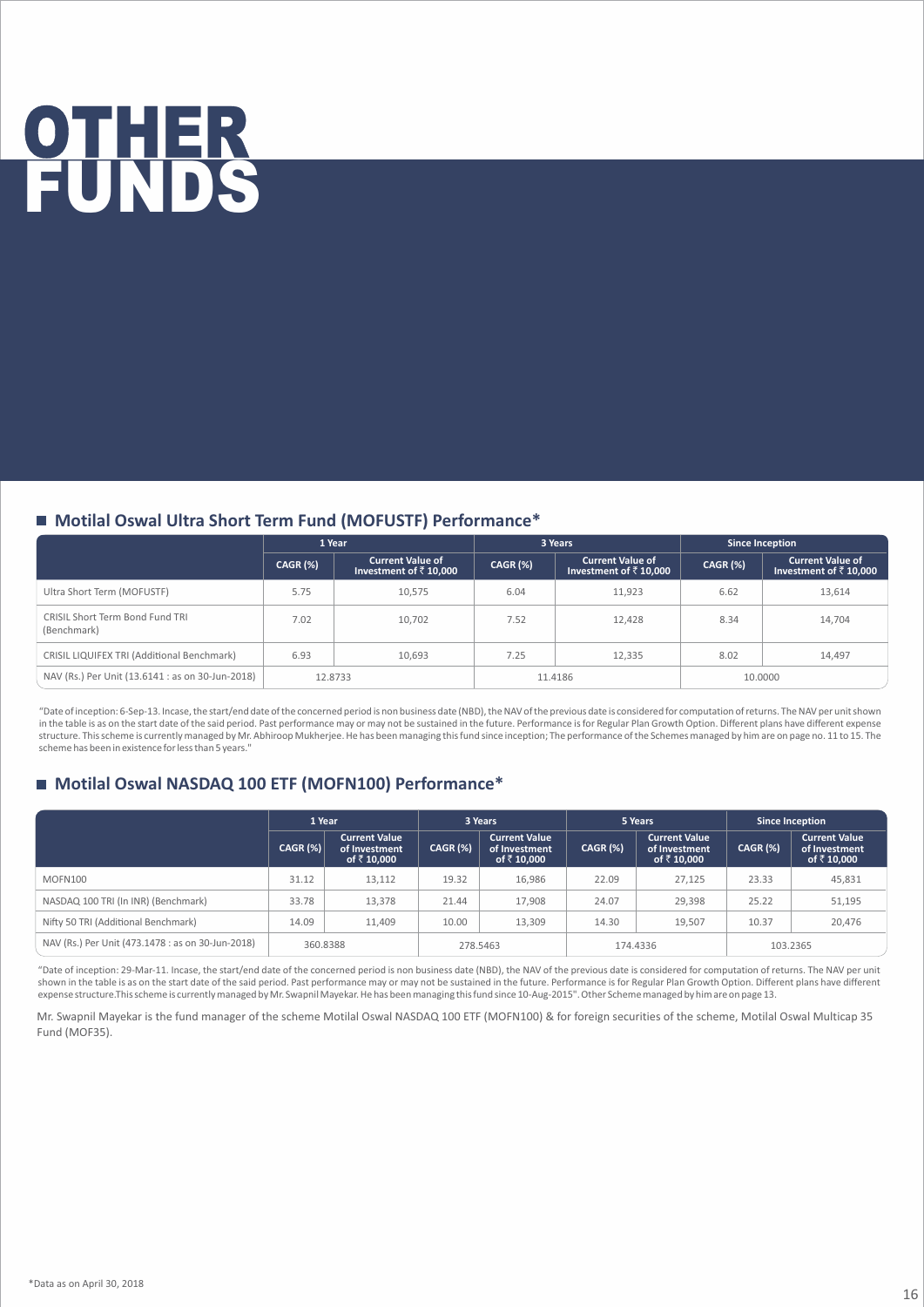## <u>PRODUCT</u> LABEL

| <b>Name of the Scheme</b>                          | This product is suitable for investors who are seeking*                                                                                                                                                                  |                                                                                                |
|----------------------------------------------------|--------------------------------------------------------------------------------------------------------------------------------------------------------------------------------------------------------------------------|------------------------------------------------------------------------------------------------|
| Motilal Oswal<br>Focused 25 Fund (MOF25)           | • Return by investing in upto 25 companies with long term sustainable<br>competitive advantage and growth potential<br>• Investment in Equity and equity related instruments subject to overall<br>limit of 25 companies |                                                                                                |
| Motilal Oswal<br>Midcap 30 Fund (MOF30)            | • Long-term capital growth<br>• Investment in equity and equity related instruments in a maximum of 30<br>quality mid-cap companies having long-term competitive advantages and<br>potential for growth                  | Riskometer<br><b>Modera</b>                                                                    |
| Motilal Oswal<br>Multicap 35 Fund (MOF35)          | • Long-term capital growth<br>• Investment in a maximum of 35 equity and equity related instruments<br>across sectors and market capitalization levels.                                                                  |                                                                                                |
| Motilal Oswal<br>Long Term Equity Fund<br>(MOFLTE) | • Long-term capital growth<br>• Investment predominantly in equity and equity related instruments                                                                                                                        | Investors understand that their principal will be at Moderately High                           |
| Motilal Oswal Dynamic Fund<br>(MOFDYNAMIC)         | • Long term capital appreciation<br>• Investment in equity, derivatives and debt instruments                                                                                                                             |                                                                                                |
| Motilal Oswal<br>NASDAQ 100 ETF (MOFN100)          | • Return that corresponds generally to the performance of the NASDAQ<br>100 Index, subject to tracking error<br>• Investment in equity securities of NASDAQ 100 Index                                                    | Riskometer<br><b>Moderat</b><br>Investors understand that their principal will be at High risk |

\*Investors should consult their financial advisors if in doubt about whether the product is suitable for them.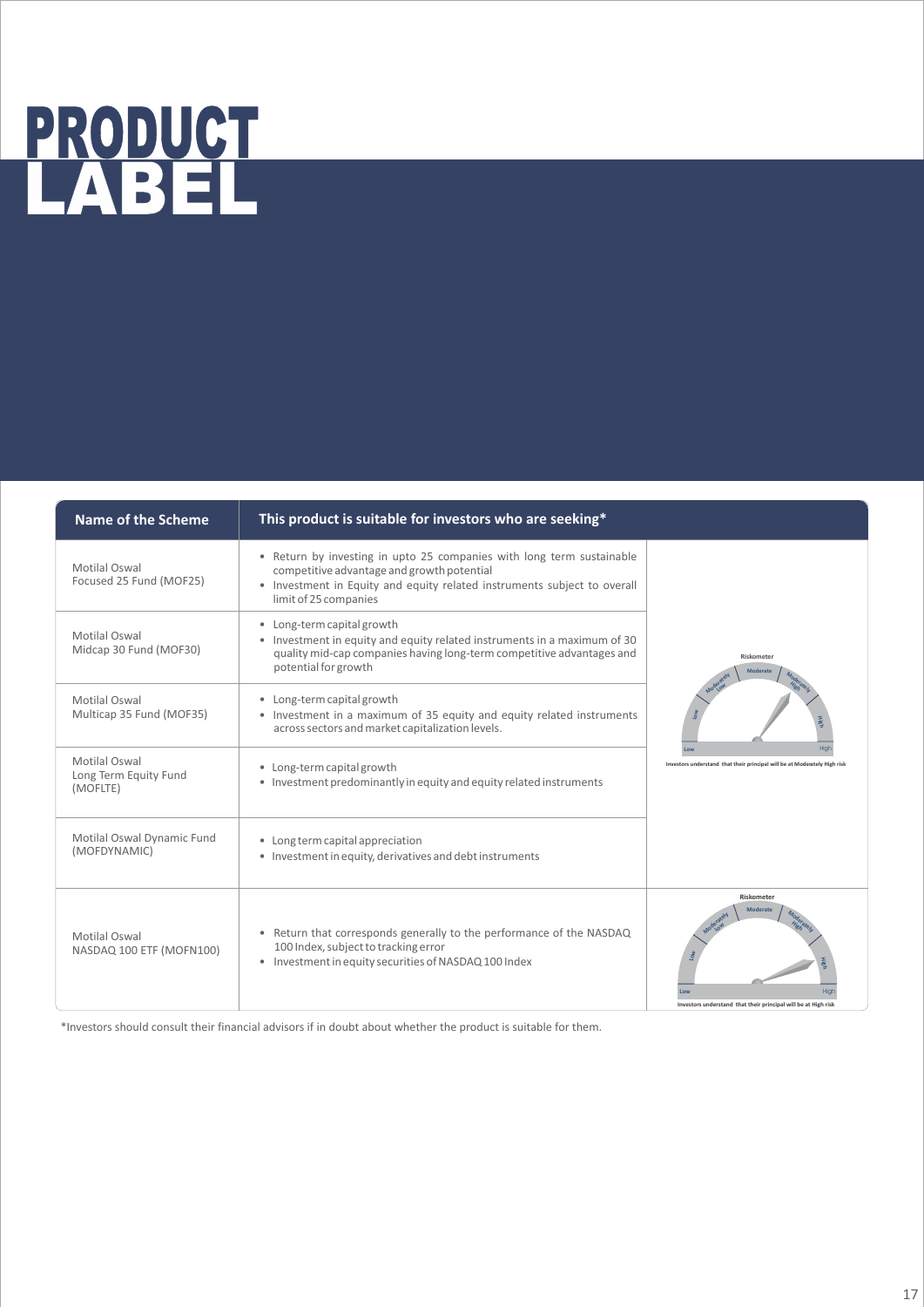### Value Strategy

## <u>LARUE VAP</u> STRATEGY

#### **Investment objective:**

The Strategy aims to benefit from the long term compounding effect on investments done in good businesses, run by great business managers for superior wealth creation.

- Concentrated large cap portfolio with around 20 stocks
- One of the longest running products in the industry with a 15 years track record
- The corpus under this Strategy is over Rs. 2,590 cr as on June 30, 2018

*The selection of the stocks will be based on the criteria of strategy at the time of initial ideation and investment made as per the model portfolio of the strategy*

| <b>Strategy Details</b> |  |
|-------------------------|--|
|                         |  |

| <b>Fund Manager:</b>       | Shrey Loonker   |
|----------------------------|-----------------|
| Co - Fund Manager:         | Kunal Jadhwani  |
| <b>Strategy Type:</b>      | Open ended      |
| Date of Inception:         | 24th March 2003 |
| Benchmark:                 | Nifty 50 Index  |
| <b>Investment Horizon:</b> | $3$ Years +     |
| Subscription:              | Daily           |
| Redemption:                | Daily           |
| <b>Valuation Point:</b>    | Daily           |

#### **Strategy Details Top 10 Holdings**

| Sr. No.        | <b>Name of Instrument</b>         | % to Net Assets |
|----------------|-----------------------------------|-----------------|
| $\mathbf{1}$   | HDFC Bank Ltd.                    | 11.58           |
| $\overline{2}$ | Kotak Mahindra Bank I td.         | 10.17           |
| 3              | AU Small Finance Bank Itd.        | 6.66            |
| $\overline{4}$ | Bharat Petroleum Corporation Ltd. | 6.44            |
| 5              | Eicher Motors Ltd.                | 6.32            |
| 6              | Bajaj Finserv Ltd.                | 6.25            |
| 7              | Sun Pharmaceuticals Ltd.          | 5.66            |
| 8              | Bharat Forge Ltd.                 | 5.49            |
| 9              | Larsen & Toubro Ltd.              | 5.43            |
| 10             | HDFC Ltd.                         | 4.82            |

#### **Key Portfolio Analysis**

| <b>Performance Data (Since Inception)</b> | <b>Value Strategy</b> | <b>Nifty 50 Index</b> |
|-------------------------------------------|-----------------------|-----------------------|
| Standard Deviation (%)                    | 20.59%                | 22.75%                |
| Beta                                      | 0.82                  | 1.00                  |

#### **Sector Allocation**

| Sr. No.       | <b>Sector Allocation</b>  | % Allocation |
|---------------|---------------------------|--------------|
| 1             | Banking & Finance         | 49.10        |
| $\mathcal{P}$ | Auto & Auto Ancillaries   | 22.70        |
| 3             | Oil & Gas                 | 9.45         |
|               | Pharmaceuticals           | 6.70         |
|               | Engineering & Electricals | 5.43         |

#### **Performance**



Both, Value Strategy and Nifty 50 Index are rebased to 10 as on Mar 24, 2003

The Above strategy returns are of a Model Client as on June 30, 2018. Returns of individual clients may differ depending on factors such as time of entry/exit/ additional inflows in the strategies. The stocks forming part of the existing portfolio may or may not be bought for new client. Returns below 1 year are absolute and above 1 year are annualized. Strategy returns shown above are post fees & expenses. Past performance should not be used as a basis for comparison with other investments. Past performance may or may not be sustained in future.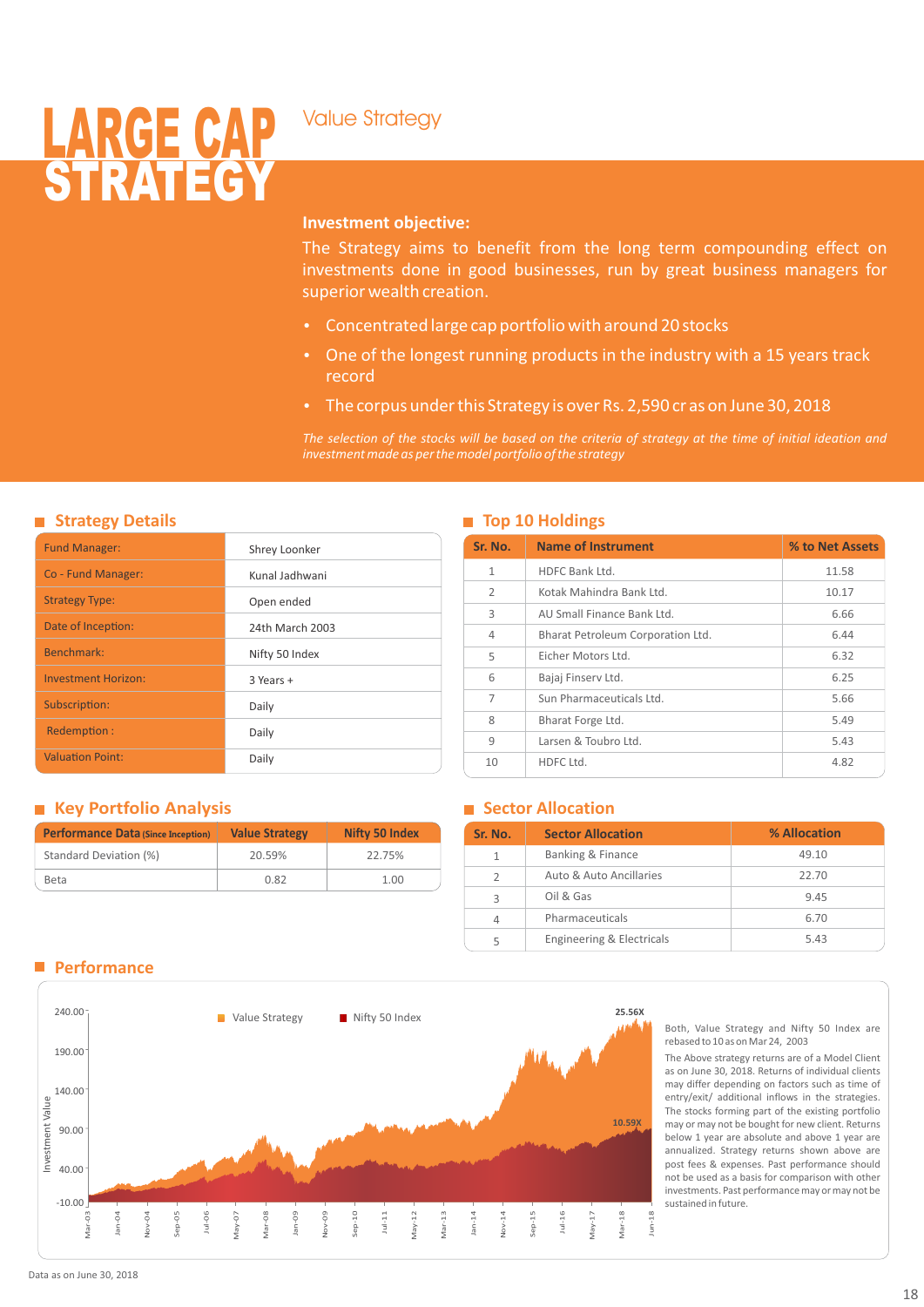## **Diversified** Next Trillion Dollar Opportunity Strategy (NTDOP) SIKAIEGY

#### **Investment objective:**

The Strategy aims to deliver superior returns by investing in stocks from sectors that can benefit from the Next Trillion Dollar GDP growth.

It aims to pre-dominantly invest in diversified stocks with a focus on identifying potential winners that would participate in successive phases of GDP growth.

- Concentrated Diversified portfolio with around 25 stocks
- Focused on the 'Next Trillion Dollar Growth Opportunity'
- The corpus under this Strategy is over Rs. 8,022 cr as on June 30, 2018

*The selection of the stocks will be based on the criteria of strategy at the time of initial ideation and investment made as per the model portfolio of the strategy*

#### **Strategy Details**

| <b>Fund Manager:</b>       | Manish Sonthalia |
|----------------------------|------------------|
| <b>Strategy Type:</b>      | Open ended       |
| Date of Inception:         | 11th Dec 2007    |
| Benchmark:                 | Nifty 500 Index  |
| <b>Investment Horizon:</b> | $3$ Years +      |
| Subscription:              | Daily            |
| Redemption:                | Daily            |
| <b>Valuation Point:</b>    | Daily            |

#### **Top 10 Holdings**

| Sr. No.        | <b>Name of Instrument</b>    | % to Net Assets |
|----------------|------------------------------|-----------------|
| $\mathbf{1}$   | Kotak Mahindra Bank Ltd.     | 13.90           |
| $\overline{2}$ | Bajaj Finance Ltd.           | 10.54           |
| 3              | Page Industries Ltd.         | 10.19           |
| 4              | Voltas Ltd.                  | 8.20            |
| 5              | Eicher Motors Ltd.           | 6.28            |
| 6              | City Union Bank Ltd.         | 4.70            |
| 7              | Godrej Industries Ltd.       | 4.31            |
| 8              | Bosch Ltd.                   | 3.85            |
| 9              | Max Financial Services Ltd.  | 3.75            |
| 10             | L&T Technology Services Ltd. | 3.36            |

#### **Key Portfolio Analysis**

| <b>Performance Data (Since Inception)</b> | <b>NTDOP Strategy</b> | Nifty 500 Index |  |
|-------------------------------------------|-----------------------|-----------------|--|
| Standard Deviation (%)                    | 17.86%                | 21.54%          |  |
| Beta                                      | 0.69                  | 1.00            |  |

#### **Sector Allocation**

| Sr. No.       | <b>Sector Allocation</b> | % Allocation |
|---------------|--------------------------|--------------|
| 1             | Banking & Finance        | 35.78        |
| $\mathcal{P}$ | <b>FMCG</b>              | 18.01        |
| 3             | Auto & Auto Ancillaries  | 13.48        |
|               | Diversified              | 12.51        |
|               | Oil & Gas                | 4.91         |

#### **Performance**



Both, NTDOP Strategy and Nifty 500 Index are rebased to 10 as on Dec 11, 2007

The Above strategy returns are of a Model Client as on June 30, 2018. Returns of individual clients may differ depending on factors such as time of entry/exit/ additional inflows in the strategies. The stocks forming part of the existing portfolio may or may not be bought for new client. Returns below 1 year are absolute and above 1 year are annualized. Strategy returns shown above are post fees & expenses. Past performance should not be used as a basis for comparison with other investments. Past performance may or may not be sustained in future.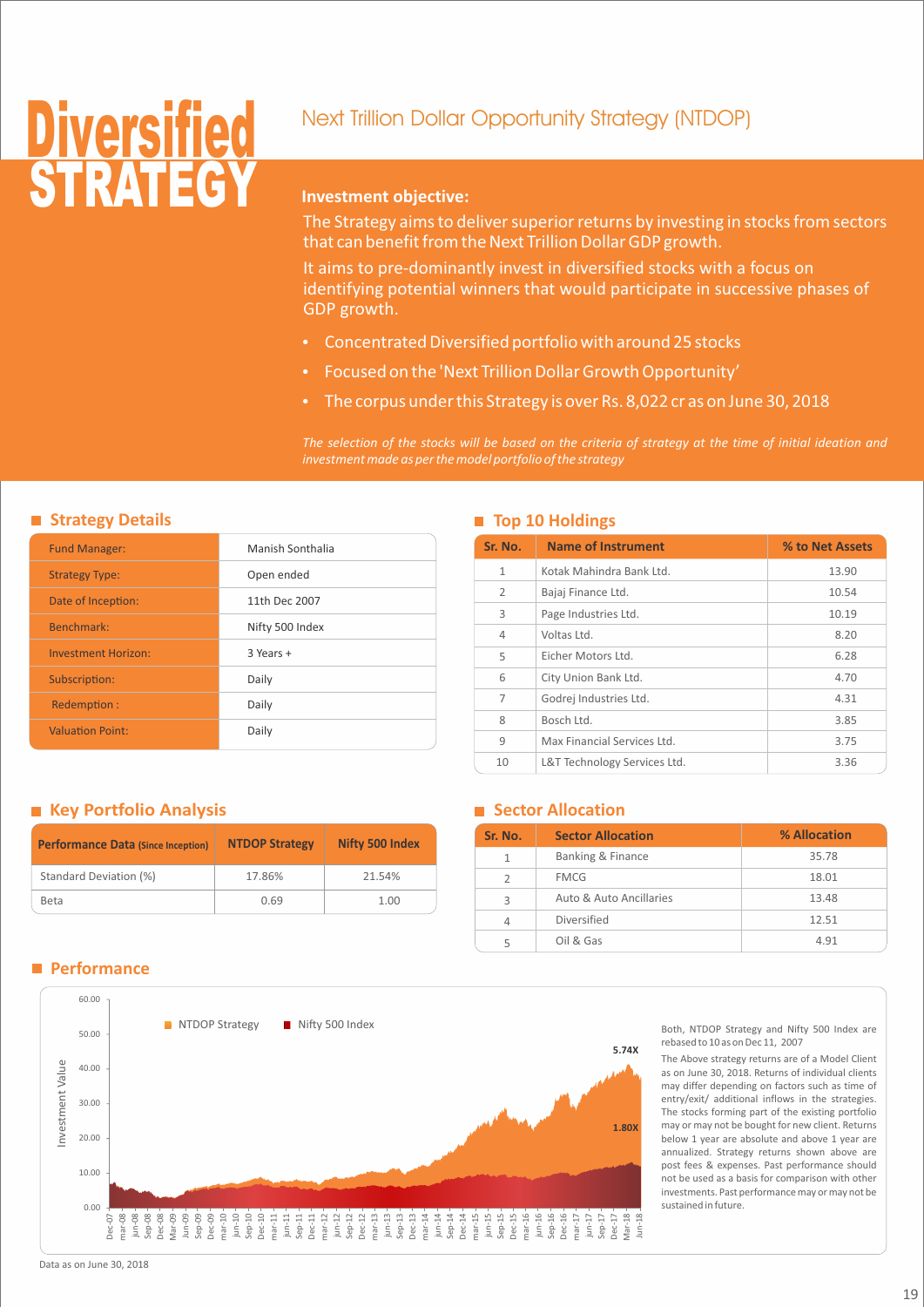### India Opportunity Portfolio Strategy (IOP)

## **STRATEGY** SMALL-MIDGAP

#### **Investment objective:**

The Strategy aims to generate long term capital appreciation by creating a focused portfolio of high growth stocks having the potential to grow more than the nominal GDP for next 5-7 years across mid and smallcap stocks; and which are available at reasonable market prices.

- Concentrated Small & Mid cap portfolio with around 20 stocks
- Three Focused themes: 'Make in India', 'Revival in Capex Cycle' & 'Third Trillion Dollar Consumption Opportunities'
- Flexibility to own best performing stocks irrespective of market capitalization
- The corpus under this Strategy is over Rs. 3,788 cr as on June 30, 2018

*The selection of the stocks will be based on the criteria of strategy at the time of initial ideation and investment made as per the model portfolio of the strategy*

#### **Strategy Details**

| <b>Fund Manager:</b>          | Manish Sonthalia         |
|-------------------------------|--------------------------|
| <b>Associate Fund Manager</b> | Atul Mehra               |
| <b>Strategy Type:</b>         | Open ended               |
| Date of Inception:            | 11th Feb. 2010           |
| Benchmark:                    | Nifty Smallcap 100 Index |
| <b>Investment Horizon:</b>    | $3$ Years +              |
| Subscription:                 | Closed                   |
| Redemption:                   | Daily                    |
| <b>Valuation Point:</b>       | Daily                    |

#### **Top 10 Holdings**

| Sr. No.        | <b>Name of Instrument</b>    | % to Net Assets |
|----------------|------------------------------|-----------------|
| $\mathbf{1}$   | Development Credit Bank Ltd. | 9.59            |
| $\overline{2}$ | AU Small Finance Bank Ltd.   | 8.06            |
| 3              | Birla Corporation Ltd.       | 7.83            |
| 4              | Aegis Logistics Ltd.         | 6.64            |
| 5              | Quess Corp Ltd.              | 6.50            |
| 6              | Gabriel India Ltd.           | 5.75            |
| 7              | TTK Prestige Ltd.            | 5.03            |
| 8              | Mahanagar Gas                | 4.97            |
| 9              | Alkem Laboratories Ltd.      | 4.93            |
| 10             | Canfin Homes Ltd.            | 4.45            |

#### **Sector Allocation**

| Sr. No.       | <b>Sector Allocation</b> | % Allocation |
|---------------|--------------------------|--------------|
|               | Banking & Finance        | 29.22        |
| $\mathcal{D}$ | Pharmaceuticals          | 13.11        |
| ς             | Oil & Gas                | 11.61        |
| Δ             | Cement & Infrastructure  | 10.60        |
|               | Consumer Durable         | 9.30         |

#### **Key Portfolio Analysis**

| <b>Performance Data (Since Inception)</b> | <b>IOP Strategy</b> | <b>Nifty Smallcap</b><br>100 Index |
|-------------------------------------------|---------------------|------------------------------------|
| Standard Deviation (%)                    | 15.29%              | 19.63%                             |
| <b>Beta</b>                               | 0.57                | 1.00                               |

#### **Performance**



Both, IOP Strategy and Nifty Smallcap 100 Index are rebased to 10 as on Feb 11, 2010.

The Above strategy returns are of a Model Client as on June 30, 2018. Returns of individual clients may differ depending on factors such as time of entry/exit/ additional inflows in the strategies. The stocks forming part of the existing portfolio may or may not be bought for new client. Returns below 1 year are absolute and above 1 year are annualized. Strategy returns shown above are post fees & expenses. Past performance should not be used as a basis for comparison with other investments. Past performance may or may not be sustained in future.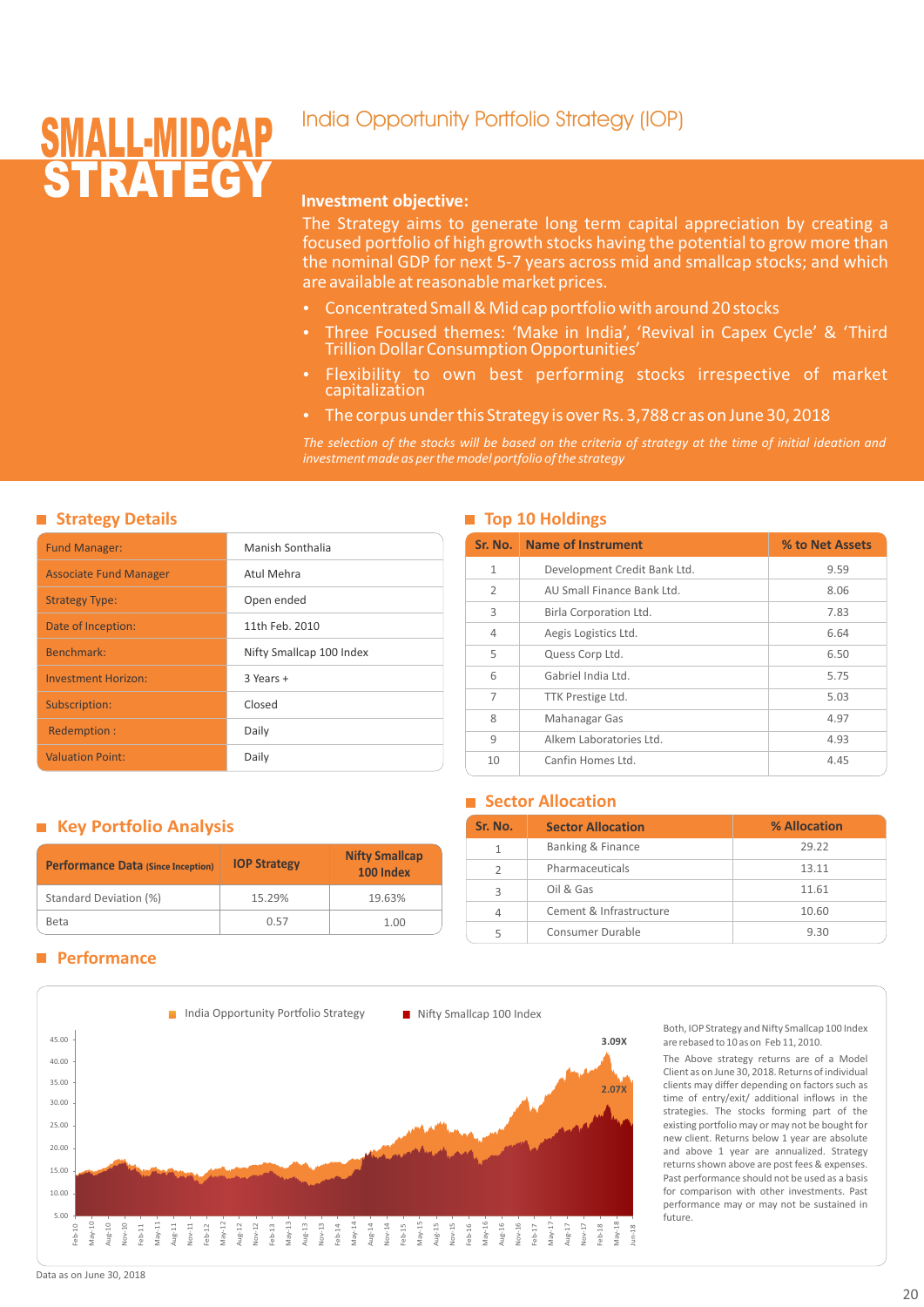### India Opportunity Portfolio Strategy (IOP) V2

### SMALL-MIDCAP **STRATEGY**

#### **Investment objective:**

The Strategy aims to deliver superior returns by investing in stocks from sectors that can benefit from India's emerging businesses. It aims to predominantly invest in Small and Midcap stocks with a focus on identifying potential winners. Focus on Sectors and Companies which promise a higher than average growth.

- Concentrated Small & Mid cap portfolio with around 20 stocks
- Three Focused themes: 'Make in India', 'Revival in Capex Cycle' & 'Third Trillion Dollar Consumption Opportunities'
- Flexibility to own best performing stocks irrespective of market capitalization
- The corpus under this Strategy is over Rs. 500 cr as on June 30, 2018

*The selection of the stocks will be based on the criteria of strategy at the time of initial ideation and investment made as per the model portfolio of the strategy*

#### **Strategy Details**

| <b>Fund Manager:</b>           | Manish Sonthalia         |
|--------------------------------|--------------------------|
| <b>Associate Fund Manager:</b> | Atul Mehra               |
| <b>Strategy Type:</b>          | Open ended               |
| Date of Inception:             | 5th Feb. 2018            |
| Benchmark:                     | Nifty Smallcap 100 Index |
| <b>Investment Horizon:</b>     | $3$ Years +              |
| Subscription:                  | Daily                    |
| Redemption:                    | Daily                    |
| <b>Valuation Point:</b>        | Daily                    |

#### **Top 10 Holdings**

| Sr. No.      | <b>Name of Instrument</b>                        | % to Net<br><b>Assets</b> |
|--------------|--------------------------------------------------|---------------------------|
| $\mathbf{1}$ | Heg Ltd.                                         | 8.52                      |
| 2            | Cholamandalam Investment And Finance Cmpany Ltd. | 8.28                      |
| 3            | Gruh Finance Itd.                                | 7.50                      |
| 4            | Godrej Agrovet Ltd.                              | 7.41                      |
| 5            | Ipca Lab Ltd.                                    | 6.23                      |
| 6            | Bajaj Electrical Ltd.                            | 6.17                      |
| 7            | Coffee Day Enterprises Ltd.                      | 6.08                      |
| 8            | Sundaram Fasteners Ltd.                          | 5.11                      |
| 9            | Century Plyboards (India) Ltd.                   | 4.87                      |
| 10           | Sobha Ltd.                                       | 4.85                      |

**Performance Data (Since Inception) IOP V2 Nifty Smallcap 100** 

18.52% 0.79

#### ■ **Top Sectors**

| Sr. No.        | <b>Sector Allocation</b>  | % Allocation* |
|----------------|---------------------------|---------------|
|                | Banking & Finance         | 24.57         |
| 2              | Electricals & Electronics | 17.88         |
| 3              | Agriculture               | 12.23         |
| $\overline{4}$ | Pharmaceuticals           | 7.67          |
|                | Restaurants               | 6.08          |

#### **Performance**

#### **Key Portfolio Analysis**

| <b>Period</b>   | <b>IOP V2</b> | <b>Nifty Smallcap 100</b> |
|-----------------|---------------|---------------------------|
| 3 Months        | -1.87         | -7.88                     |
| Since Inception | $-6.28$       | $-13.66$                  |

#### Data as on 30<sup>th</sup> June 2018

Standard Deviation (%)

Beta

19.82% 1.00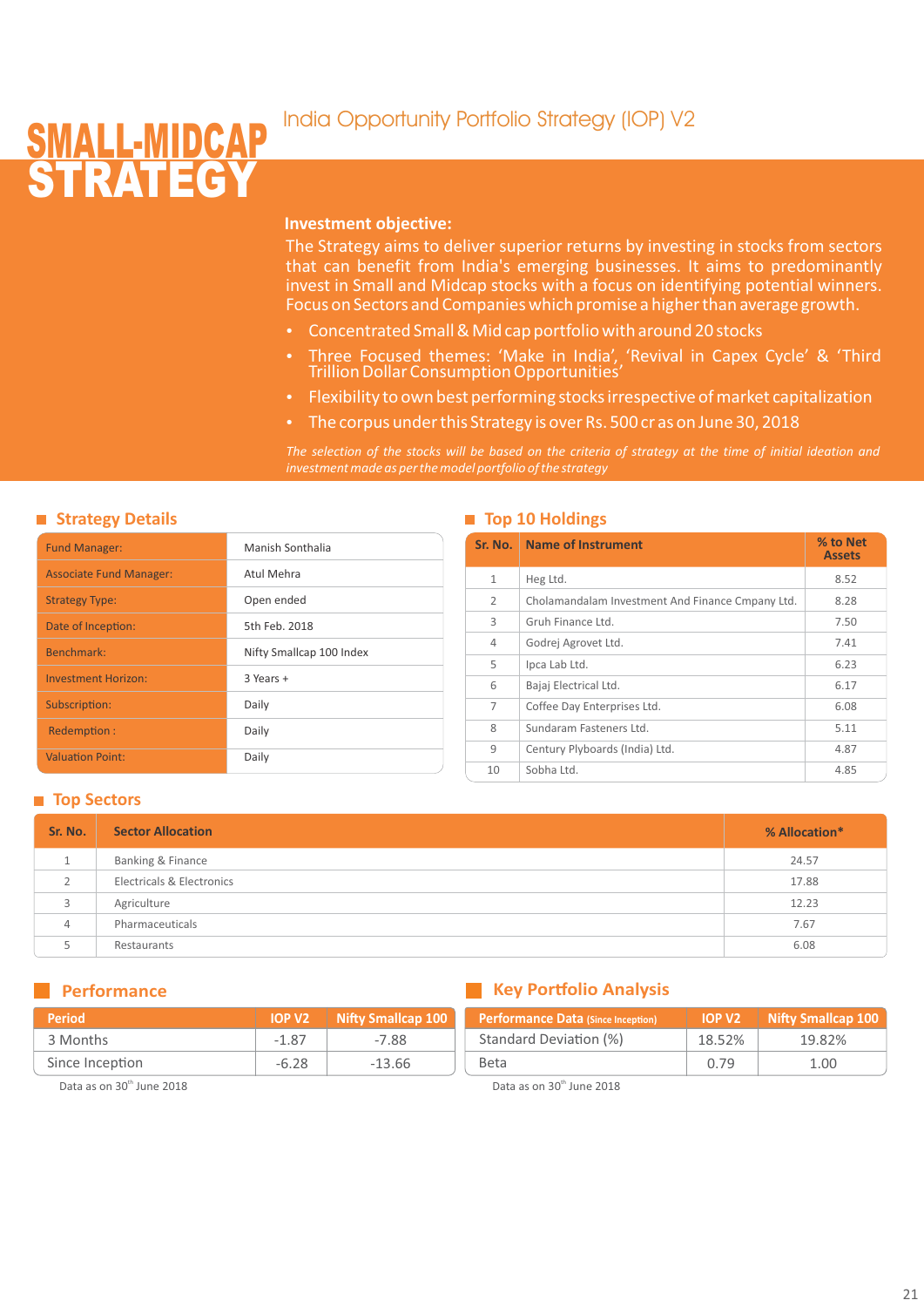



**Raamdeo Agrawal** Chairman



**Aashish P Somaiyaa** CEO

**MF Fund Manager**



**Gautam Sinha Roy<br>Sr. Vice President & Fund Manager<br>Equity Mutual Funds** 



**Siddharth Bothra** Sr. Vice President & Fund Manager Equity Mutual Funds



**Akash Singhania** Sr. Vice President & Fund Manager Equity Mutual Funds



Vice President & Associate Fund Manager Equity Mutual Funds **Niket Shah**





**Manish Sonthalia**



**Kunal Jadhwani** Vice President & Fund Manager



**Shrey Loonker** Vice President & Fund Manager Equity PM



**Atul Mehra** Associate Fund Manager, PMS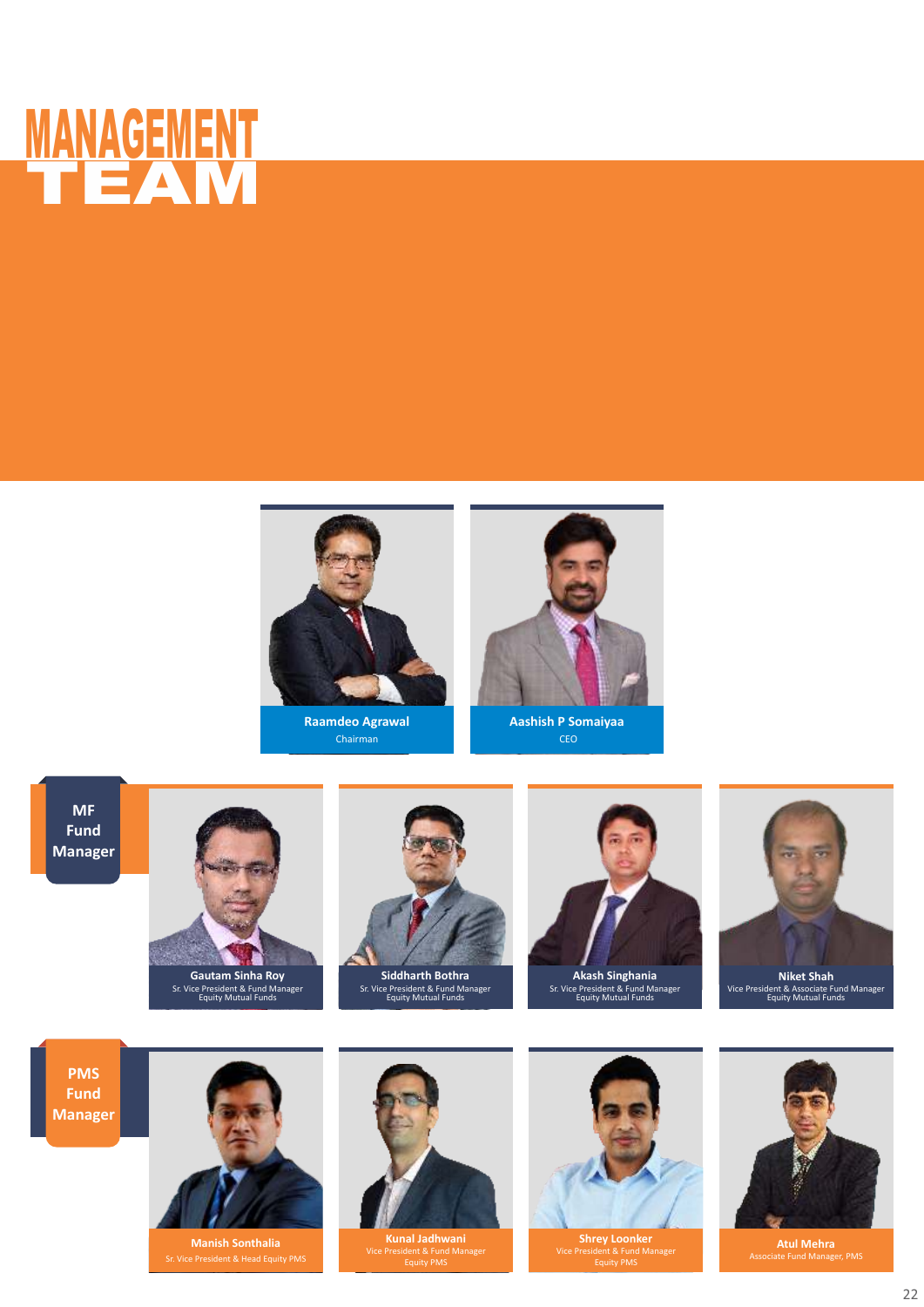# DISCLAIMER

This document has been issued on the basis of internal data, publicly available information and other sources believed to be reliable. The information contained in this document is for general purposes only and not a complete disclosure of every material fact. The information / data herein alone is not sufficient and shouldn't be used for the development or implementation of an investment strategy. It should not be construed as investment advice to any party. All opinions, figures, estimates and data included in this document are as on the date mentioned in the document. The document does not warrant the completeness or accuracy of the information and disclaims all liabilities, losses and damages arising out of the use of this information. The statements contained herein may include statements of future expectations and other forward-looking statements that are based on our current views and assumptions and involve known and unknown risks and uncertainties that could cause actual results, performance or events to differ materially from those expressed or implied in such statements. Readers shall be fully responsible/liable for any decision taken on the basis of this document. Investments in Securities are subject to market and other risks and there is no assurance or guarantee that the objectives of any of the strategies of the Portfolio Management Services will be achieved. Name of the Scheme(s)/Strategy(ies) does not in any manner indicate its future prospects and returns. Investors are advised to consult his / her own professional advisor. Past performance may or may not be sustained in future.